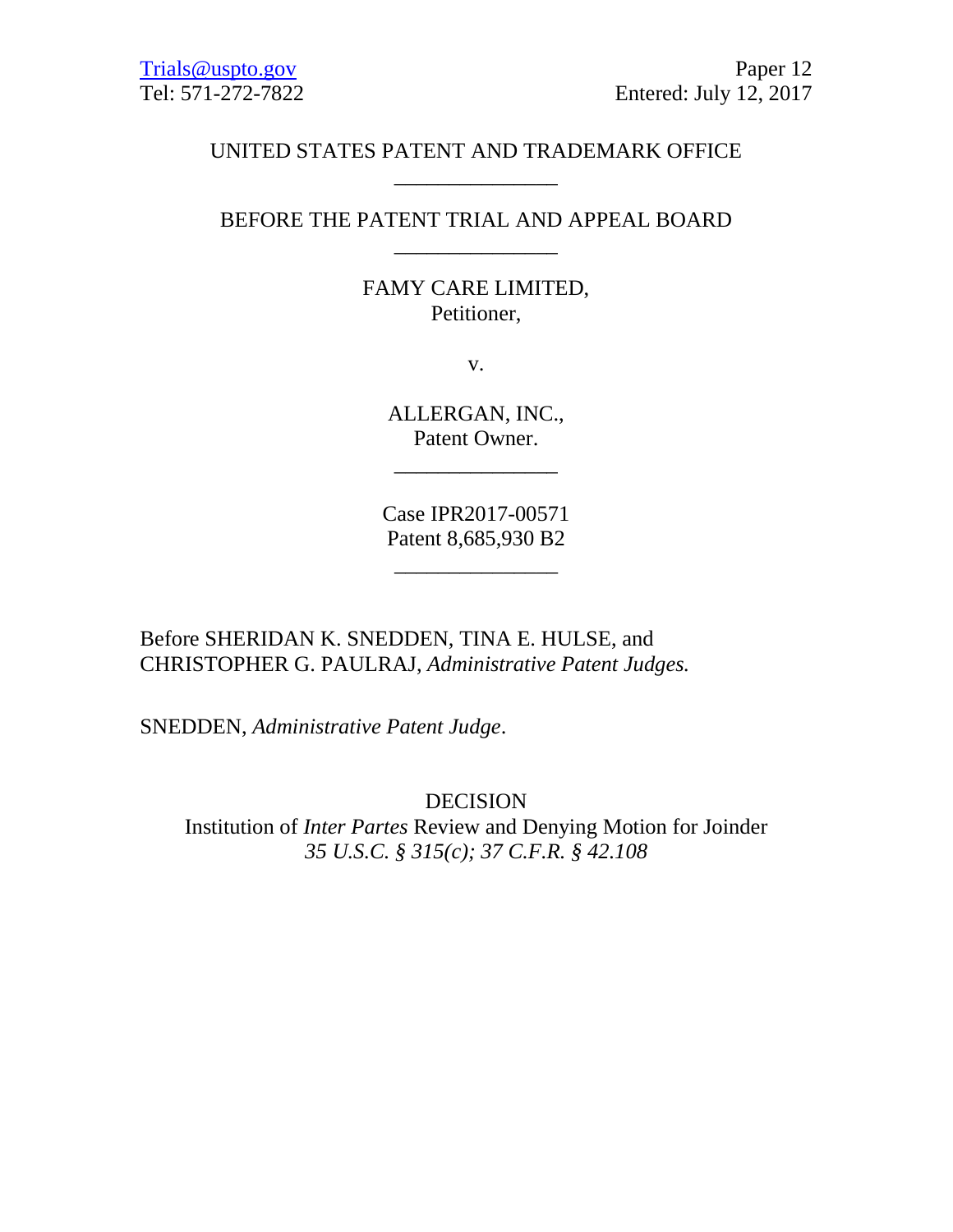### I. INTRODUCTION

Famy Care Limited ("Petitioner") filed a Petition to institute an *inter partes review of claims 1–36 (Paper 4; "Pet.") of US 8,685,930 B2 (Ex. 1001,* "the '930 patent"). Allergan, Inc. ("Allergan" or "Patent Owner") did not file a Preliminary Response to the Petition.

Petitioner also filed a Motion for Joinder pursuant to 35 U.S.C. § 315(c), seeking to join this proceeding with *Mylan Pharmaceuticals, Inc. v. Allergan, Inc.*, IPR2016-01127 ("Mylan IPR"). Paper 5. Patent Owner opposes Petitioner's joinder motion. Paper 10. For the reasons stated below, we deny Petitioner's motion for joinder.

As for the Petition, we have jurisdiction under 35 U.S.C. § 314, which provides that an *inter partes* review may not be instituted "unless . . . there is a reasonable likelihood that the petitioner would prevail with respect to at least 1 of the claims challenged in the petition." 35 U.S.C. § 314(a). Upon consideration of the Petition, we determine that Petitioner has established a reasonable likelihood that it will prevail with respect to at least one of the challenged claims. We institute an *inter partes* review as to claims 1−36 of the '930 patent.

#### *A. Related Proceedings*

The parties identify petitions for *inter partes* review previously filed by other petitioners that challenge the claims of the '930 patent and related patents. Pet. 4–5; Paper 9, 2–3. Certain petitions were terminated before decisions on institution were entered. Pet. 5; Paper 9, 2. Other petitions have been granted and *inter partes* review has been instituted for the following U.S. Patents: U.S. Patent No. 8,633,162 (IPR2016-01130,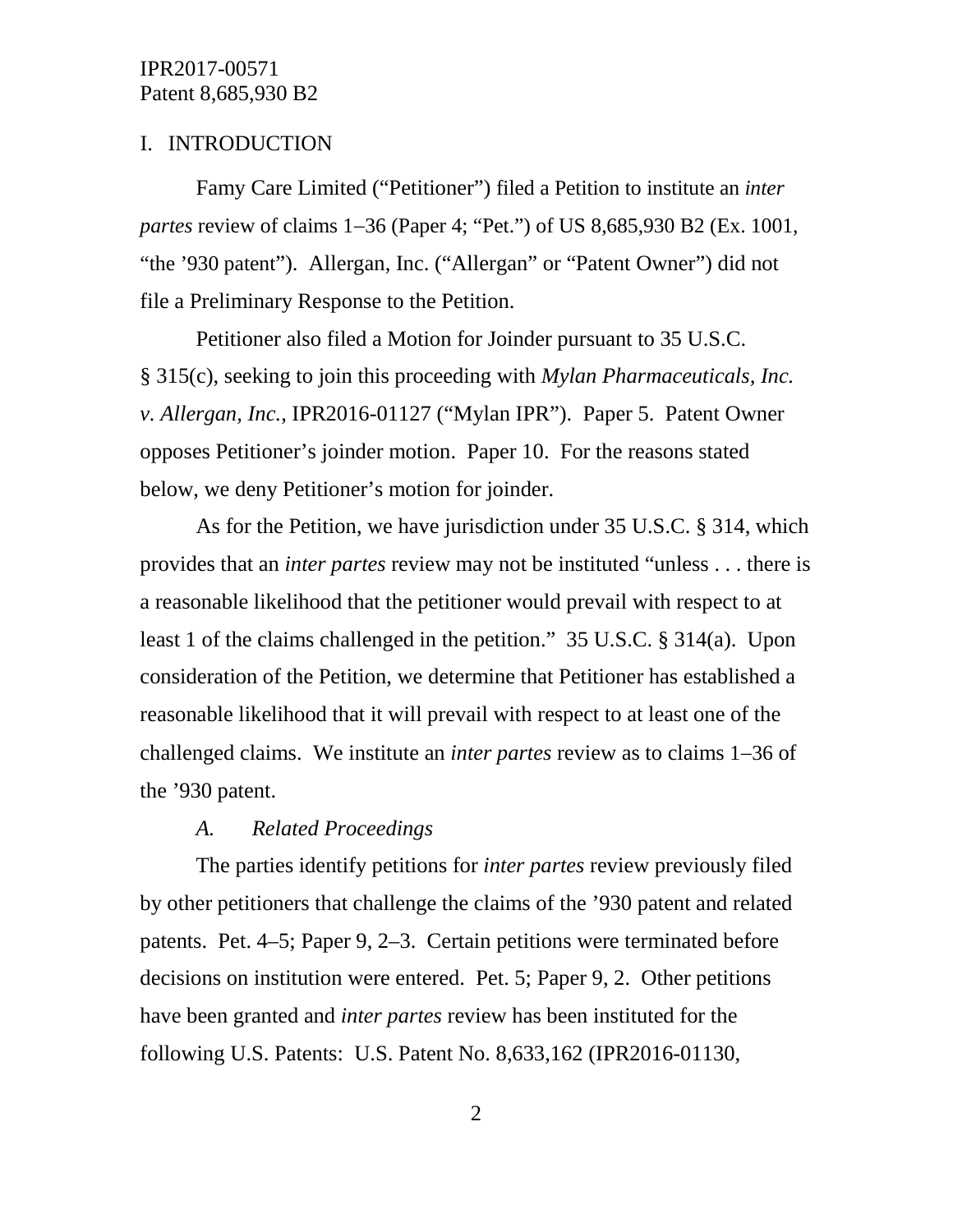IPR2017-00568, IPR2017-00599, IPR2017-00583); U.S. Patent No. 8,685,930 (IPR2016-01127, IPR2017-00594, IPR2017-00576); U.S. Patent No. 8,629,111 (IPR2016-01128, IPR2017-00567, IPR2017-00596, IPR2017-00578); U.S. Patent No. 8,642,556 (IPR2016-01129, IPR2017- 00570, IPR2017-00598, IPR2017-00579); U.S. Patent No. 8,648,048 (IPR2016-01131, IPR2017-00566, IPR2017-00600, IPR2017-00585); and U.S. Patent No. 9,248,191 (IPR2016-01132, IPR2017-00569, IPR2017- 00601, IPR2017-00586). Paper 9, 2–3.

The parties also identify several district court cases that may affect or be affected by a decision in this proceeding: *Allergan, Inc. v. Teva Pharmaceuticals USA, Inc.*, No. 2:15-cv-01455 (E.D. Tex.); *Allergan, Inc., v. Innopharma, Inc.*, No. 2:15-cv-1504 (E.D. Tex.); *Allergan, Inc. v. Famy Care, Ltd.*, No. 2:16-cv-0401 (E.D. Tex.); and *Allergan, Inc. v. DEVA Holding AS*, No. 2:16-cv-1447 (E.D. Tex.). Pet. 5; Paper 9, 2.

#### *B. The '930 patent (Ex. 1001)*

The '930 patent generally relates to methods of providing therapeutic effects using cyclosporin components and, more specifically, to a formulation containing, *inter alia*, cyclosporin-A ("CsA") and castor oil emulsions for treating dry eye syndrome (i.e., keratoconjunctivitis sicca). Ex. 1001, 2:54–3:60. According to the specification, the prior art recognized the use of emulsions containing CsA and CsA derivatives to treat ophthalmic conditions. *Id.* at 1:17–64. The specification notes, however, that "[o]ver time, it has been apparent that cyclosporin A emulsions for ophthalmic use preferably have less than 0.2% by weight of cyclosporin A." *Id.* at 1:65–67. Moreover, if reduced amounts of CsA are used, reduced amounts of castor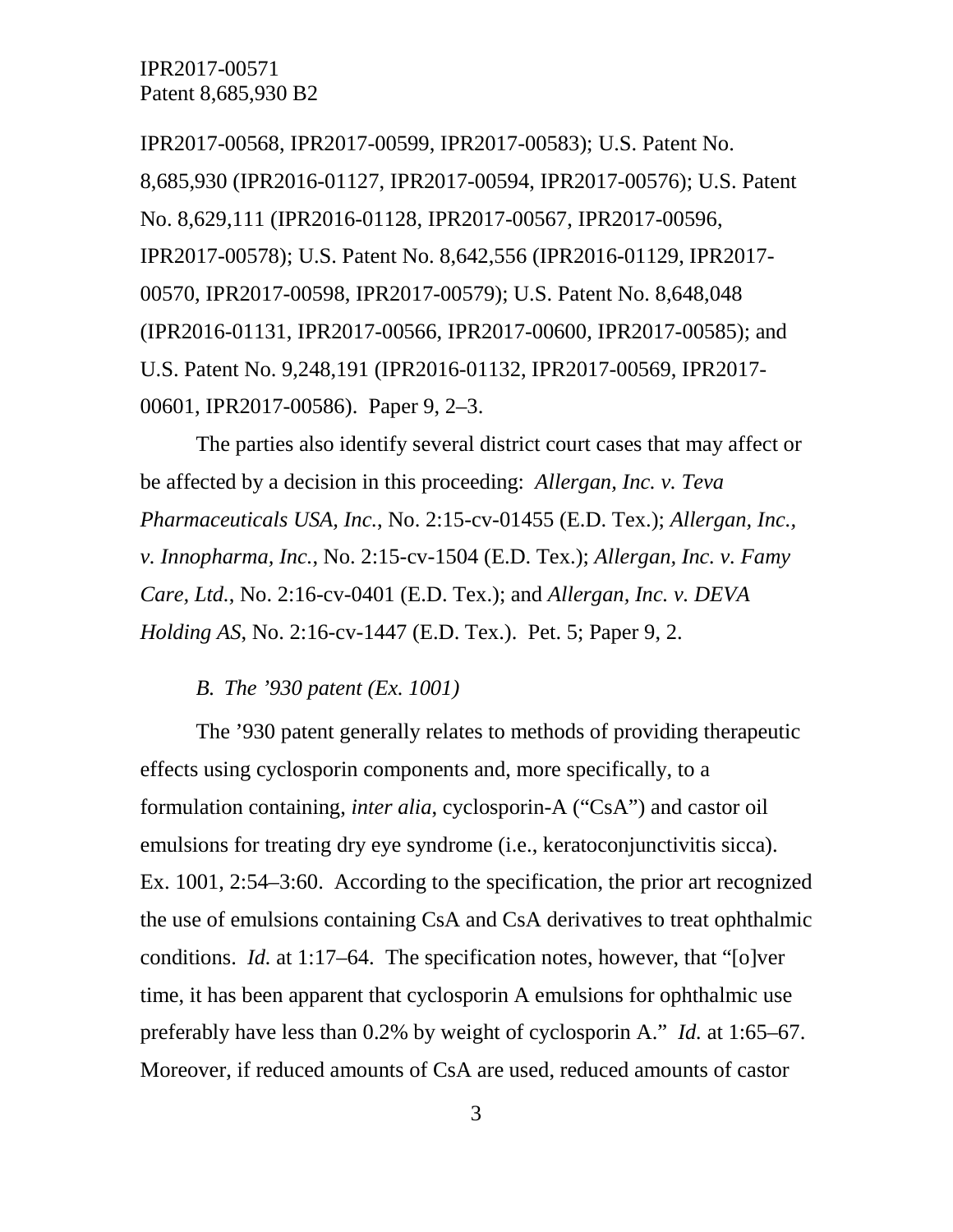oil are needed because one of the functions of castor oil is to solubilize cyclosporin A. *Id.* at 1:67–2:5.

Accordingly, the specification states that "[i]t has been found that the relatively increased amounts of hydrophobic component together with relatively reduced, yet therapeutically effective, amounts of cyclosporin component provide substantial and advantageous benefits." *Id.* at 2:34–37. The relatively high concentration of hydrophobic component provides for a more rapid breaking down of the emulsion in the eye, which reduces vision distortion and/or facilitates the therapeutic effectiveness of the composition. *Id.* at 2:41–47. Furthermore, using reduced amounts of cyclosporin component mitigates against undesirable side effects or potential drug interactions. *Id.* at 2:47–50.

The patent identifies two particular compositions that were selected for further testing, as shown below:

|                             | Composition I<br>$wt$ % | Composition II<br>$wt$ % |
|-----------------------------|-------------------------|--------------------------|
| Cyclosporin A               | 0.1                     | 0.05                     |
| Castor Oil                  | 1.25                    | 1.25                     |
| Polysorbate 80              | 1.00                    | 1.00                     |
| Premulen ®                  | 0.05                    | 0.05                     |
| Glycerine                   | 2.20                    | 2.20                     |
| Sodium hydroxide            | qs                      | qs                       |
| Purified Water              | qs                      | qs                       |
| рH                          | $7.2 - 7.6$             | $7.2 - 7.6$              |
| Weight Ratio of Cyclosporin | 0.08                    | 0.04                     |
| A to Castor Oil             |                         |                          |

*Id.* at 13:45–60. Based on the results of a Phase III clinical study, the specification concludes that "Composition II . . . provides overall efficacy in treating dry eye disease substantially equal to that of Composition I." *Id.* at 13:63–67. The patent indicates that "[t]his is surprising for a number of reasons." *Id.* at 14:1. According to the specification, a reduced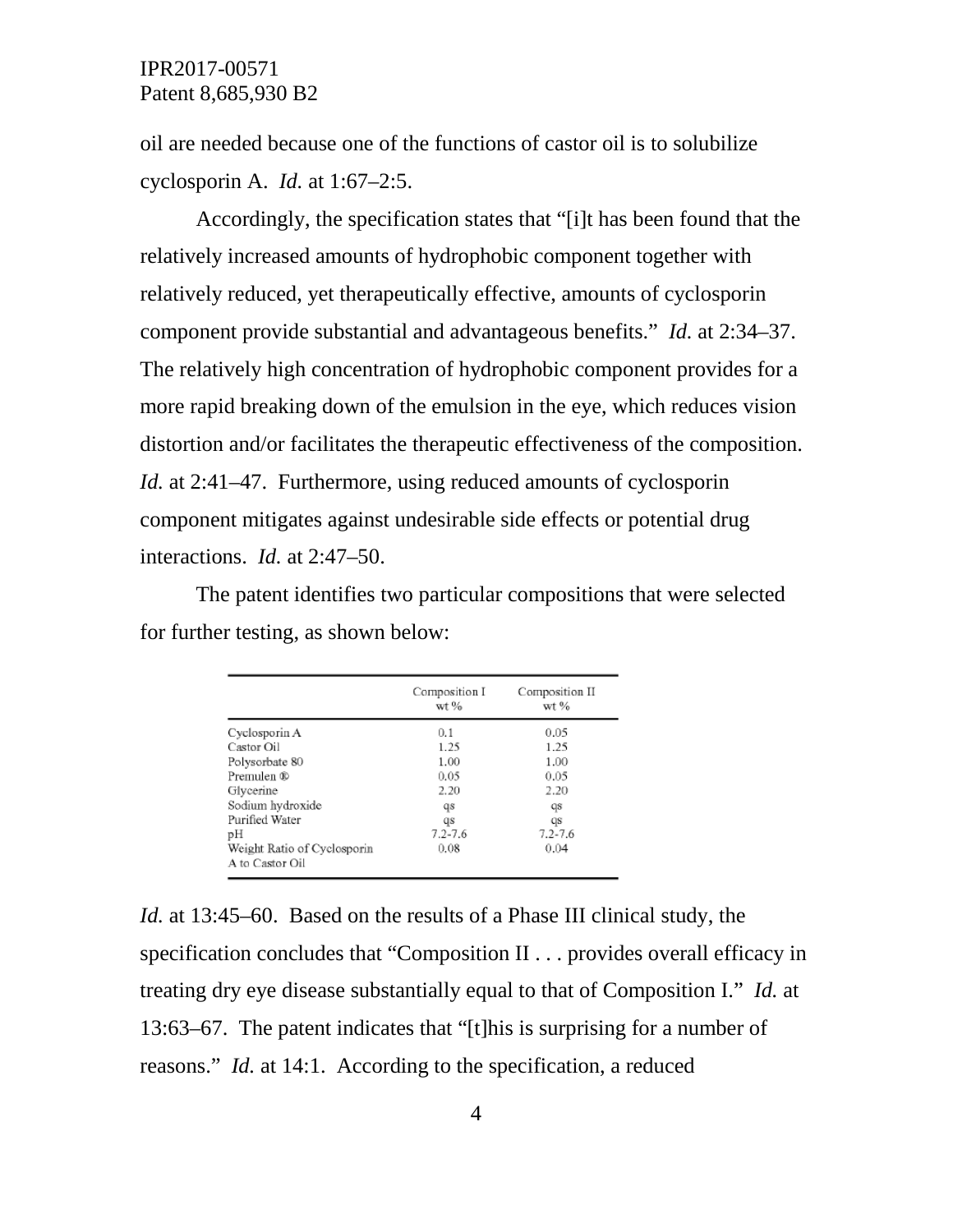concentration of CsA in Composition II would have been expected to result in reduced overall efficacy in treating dry eye disease. *Id.* at 14:1–4. Moreover, although the large amount of castor oil relative to the amount of CsA in Composition II might have been expected to cause increased eye irritation, it was found to be substantially non-irritating in use. *Id.* at 14:4–9. Accordingly, the specification states that physicians can prescribe Composition II "to more patients and/or with fewer restrictions and/or with reduced risk of the occurrence of adverse events, e.g., side effects, drug interactions and the like, relative to providing Composition I." *Id.* at 14:31– 35.

*C. Illustrative Claims*

Petitioner challenges claims 1–36 of the '930 patent. Independent claims 1, 13, and 25 are illustrative of the challenged claims and are reproduced below with some changes to paragraphing:

1. A topical ophthalmic emulsion for treating an eye of a human having keratoconjunctivitis sicca,

wherein the topical ophthalmic emulsion comprises cyclosporin A in an amount of about 0.05% by weight, polysorbate 80, acrylate/C10-30 alkyl acrylate cross-polymer, water, and castor oil in an amount of about 1.25% by weight; and

wherein the topical ophthalmic emulsion is therapeutically effective in treating keratoconjunctivitis sicca.

13. A topical ophthalmic emulsion for treating an eye of a human having dry eye,

wherein the topical ophthalmic emulsion comprises cyclosporin A in an amount of about 0.05% by weight, polysorbate 80, acrylate/C10-30 alkyl acrylate cross-polymer, water, and castor oil in an amount of about 1.25% by weight; and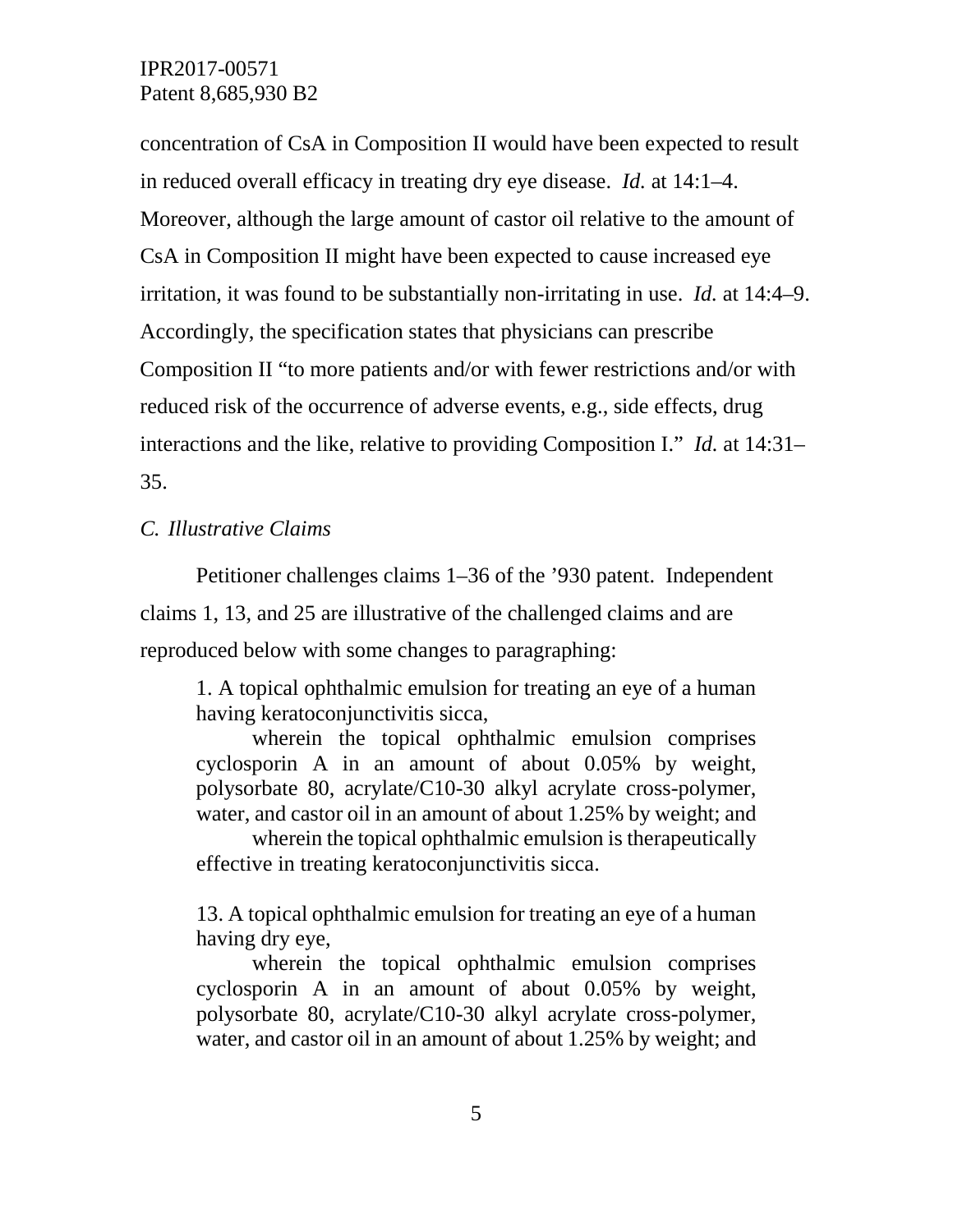wherein the topical ophthalmic emulsion is therapeutically effective in treating dry eye.

25. A topical ophthalmic emulsion for increasing tear production in an eye of a human having keratoconjunctivitis sicca,

wherein the topical ophthalmic emulsion comprises cyclosporin A in an amount of about 0.05% by weight, polysorbate 80, acrylate/C10-30 alkyl acrylate cross-polymer, water, and castor oil in an amount of about 1.25% by weight; and

wherein the topical ophthalmic emulsion is therapeutically effective in increasing tear production in the eye of the human having keratoconjunctivitis sicca.

Ex. 1001, 14:41–48, 15:14–21, 16:4–13.

Claims 2–12 depend from claim 1, either directly or indirectly.

Claims 14–24 depend from claim 13, either directly or indirectly. Claims

26–36 depend from claim 25, either directly or indirectly.

*D. The Asserted Grounds*

Petitioner challenges claims 1−36 of the '930 patent on the following

grounds. Pet. 6.

 $\overline{a}$ 

| Ground<br>Reference[s] |  | <b>Basis</b>                    | <b>Claims challenged</b> |          |
|------------------------|--|---------------------------------|--------------------------|----------|
|                        |  | Ding '979 <sup>1</sup>          | \$102                    | $1 - 36$ |
|                        |  | Ding '979 and Sall <sup>2</sup> | \$103                    | $1 - 36$ |

<span id="page-5-0"></span> $1$  Ding et al., U.S. Patent No. 5,474,979, issued December 12, 1995 (Ex. 1006, "Ding '979").

<span id="page-5-1"></span><sup>2</sup> Kenneth Sall et al., *Two Multicenter, Randomized Studies of the Efficacy and Safety of Cyclosporine Ophthalmic Emulsion in Moderate to Severe Dry Eye Disease*, 107 OPHTHALMOLOGY 631−639 (2000) (Ex. 1007, "Sall").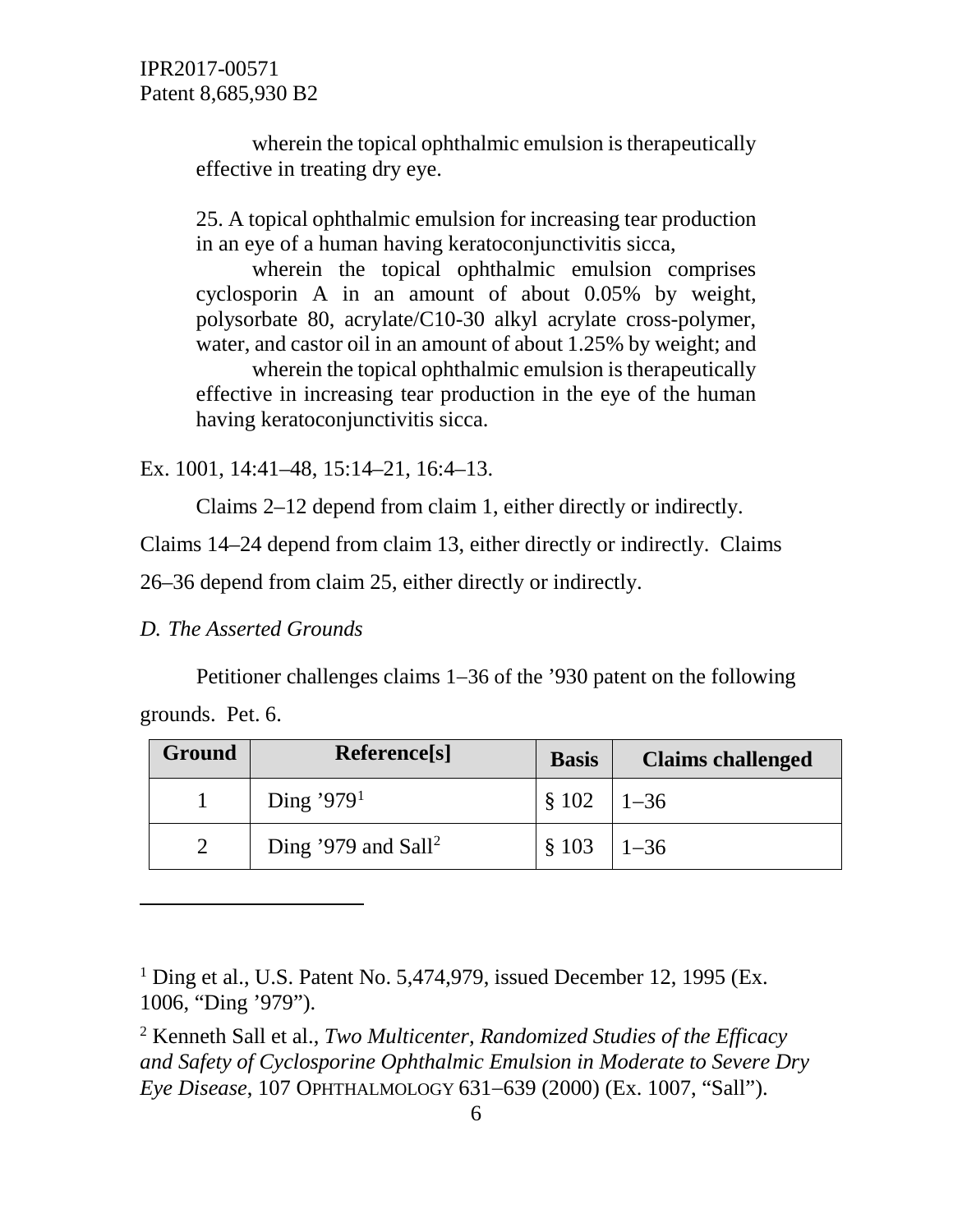| Ground | Reference <sup>[s]</sup>                        | <b>Basis</b> | <b>Claims challenged</b>              |
|--------|-------------------------------------------------|--------------|---------------------------------------|
|        | Ding '979, Sall, and<br>Acheampong <sup>3</sup> |              | $\frac{1}{2}$ \$ 103   11, 23, and 35 |

Petitioner also relies on the Declarations of Peter Kador, Ph.D. (Ex. 1002) and Michael Lemp, M.D. (Ex. 1003).

### II. ANALYSIS

 $\overline{a}$ 

# *A. Motion for Joinder*

Based on authority delegated to us by the Director, we have discretion to join an *inter partes* review to a previously instituted *inter partes* review. 35 U.S.C. § 315(c). Section 315(c) provides, in relevant part, that "[i]f the Director institutes an inter partes review, the Director, in his or her discretion, may join as a party to that inter partes review any person who properly files a petition under section 311." *Id.* When determining whether to grant a motion for joinder we consider factors such as timing and impact of joinder on the trial schedule, cost, discovery, and potential simplification of briefing. *Kyocera Corp. v. SoftView, LLC*, Case IPR2013-00004, slip op. at 4 (PTAB Apr. 24, 2013) (Paper 15).

<span id="page-6-0"></span><sup>3</sup> Andrew Acheampong et al., *Cyclosporine Distribution Into The Conjunctiva, Cornea, Lacrimal Gland, And Systemic Blood Following Topical Dosing Of Cyclosporine To Rabbit, Dog, And Human Eyes*, *in* LACRIMAL GLAND, TEAR FILM, AND DRY EYE SYNDROMES 2, BASIC SCIENCE AND CLINICAL RELEVANCE, 1001−1004 (1998) (Ex. 1008, "Acheampong").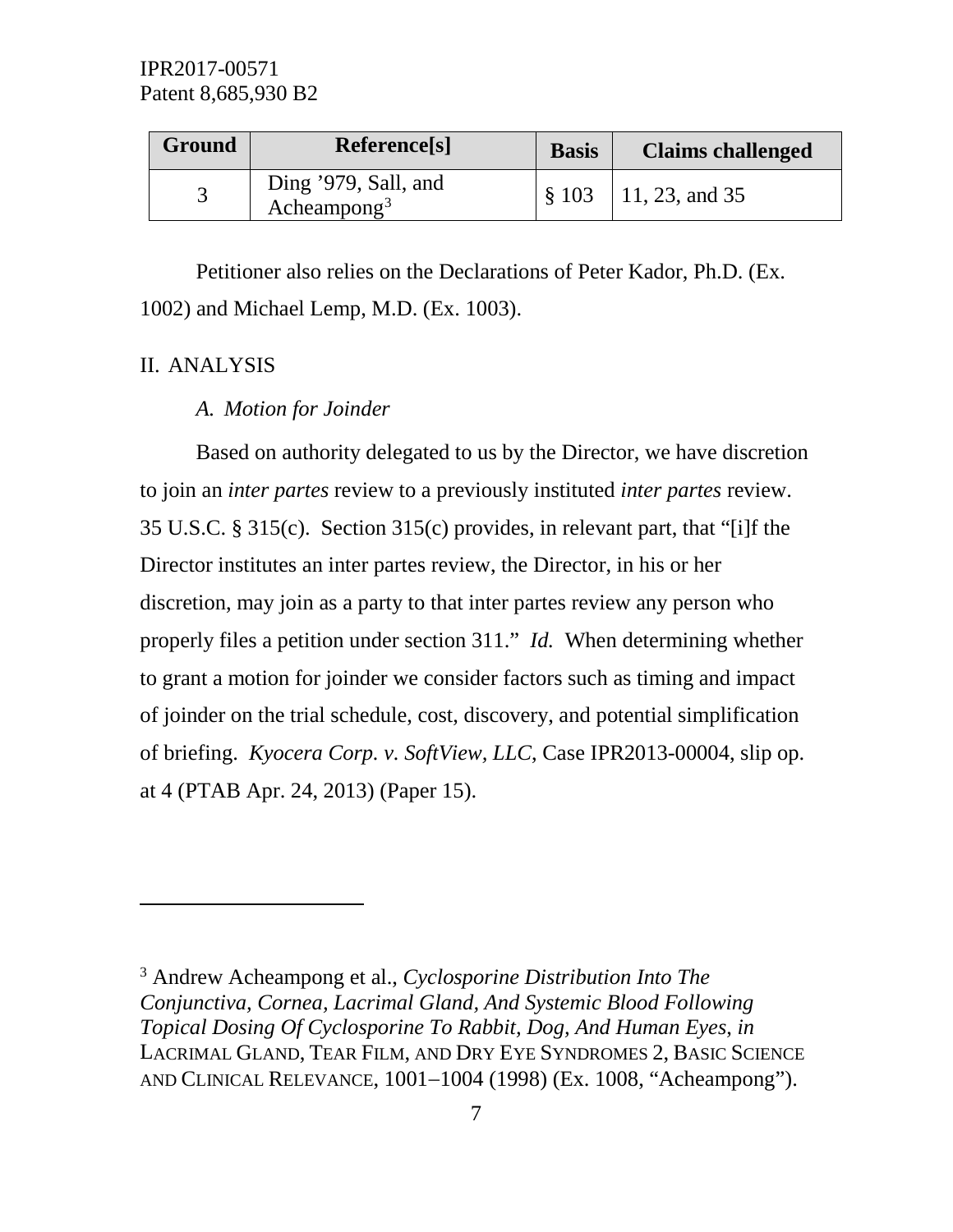Although Famy Care's Petition is similar to Mylan's Petition in terms of the art relied on for each patentability challenge, it is not a "me-too" petition and differs significantly in its presentation of arguments. For example, Famy Care relies upon the declarations of Dr. Peter Kador (Ex. 1002) and Dr. Michael A. Lemp (Ex. 1003) to support its Petition, whereas Mylan relies upon the declaration of Mansoor Amiji, Ph.D. Famy Care also presents extensive additional arguments and evidence regarding secondary considerations. Pet. 46–67.

Allergan asserts that there are "significant differences between Famy Care's petition and Mylan's petition." Paper 10, 2. Nevertheless, Allergan indicated that it will not oppose joinder if Famy Care agrees to participate in the joined proceedings under the following conditions:

1. Famy Care agrees to rely solely on Mylan's expert;

2. Famy Care agrees to consolidated briefing subject to the word count limits for a single party except for motions that involve only Famy Care;

3. Famy Care agrees that cross-examination of Patent Owner's witnesses will occur within the timeframe that the rules allot for one party; and

4. Famy Care agrees that Mylan will conduct the oral argument.

Paper 10, 2.

In its Reply in support of the Motion for Joinder, Famy Care indicates that it only agrees to one of Allergan's conditions—to conduct the crossexamination of Patent Owner's witnesses within the timeframe allotted for one party. Paper 11, 1. Famy Care, however, states that it cannot agree to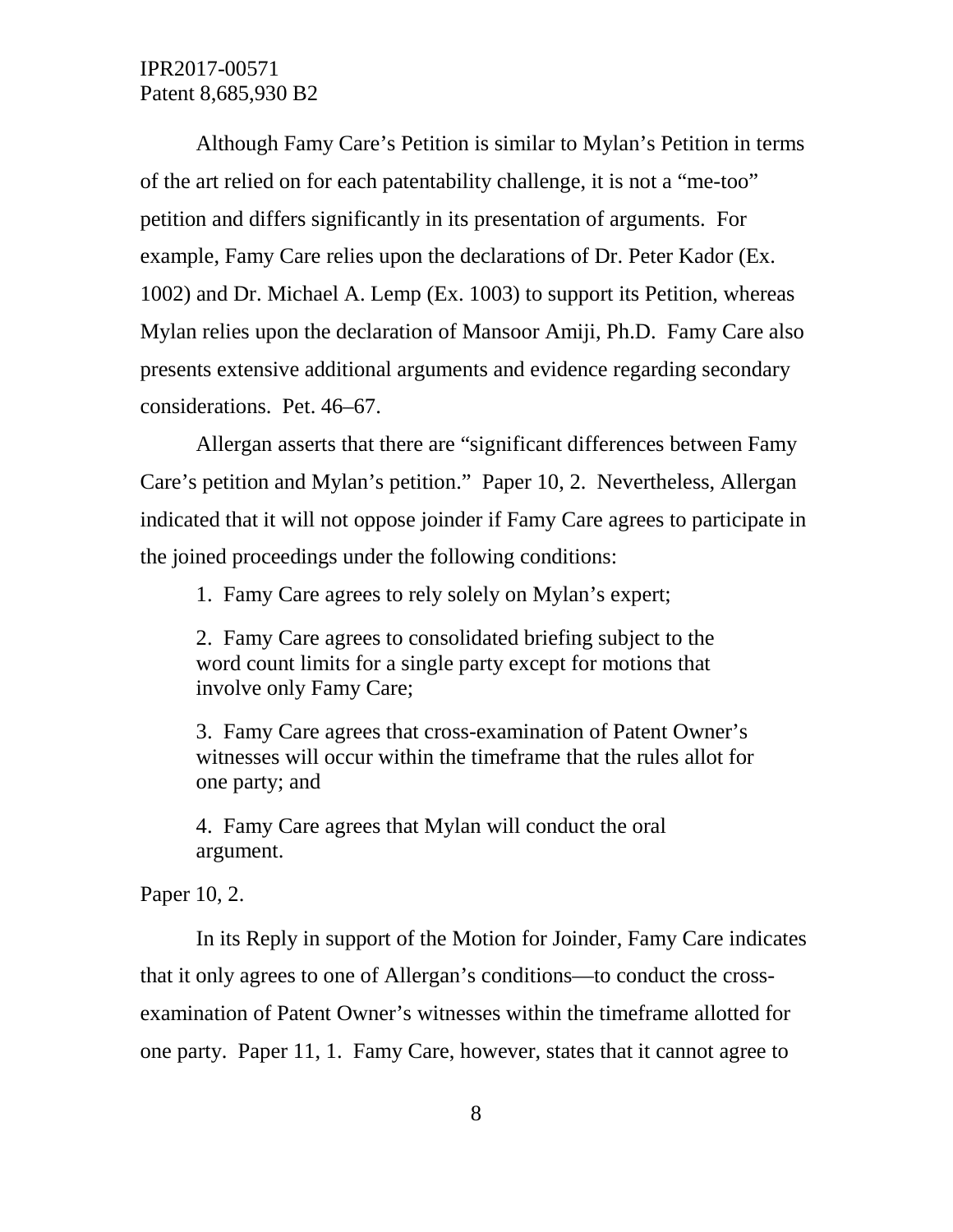forgo reliance on its expert declarants because its experts "include a distinguished clinician who can provide the Board a valuable perspective on the secondary considerations arguments Allergan leans heavily on." *Id.* at 2–3. Famy Care also asserts that it cannot agree to limit its briefing in the joined proceeding on the basis that it "believes additional briefing, including on its secondary considerations arguments, will give [Famy Care] a fair chance to present its own arguments and aid the Board in considering the instituted grounds." *Id.* at 3–4. Famy Care only agrees to "consolidate its briefing with Mylan if permitted separate briefing of up to seven pages (including but not limited to arguments on which Mylan lacks standing, or [Famy Care] and Mylan disagree)." *Id.* at 4. Finally, with respect to oral arguments, Famy Care agrees to have Mylan argue first, but asserts a right to "present its own arguments (if necessary) only on issues where the Petitioners disagree, or where Mylan has no standing to address, all within the allotted time for one party." *Id.* at 3.

Under the circumstances, we determine that joinder of Famy Care to IPR2016-01127 is not appropriate. Famy Care argues that if an *inter partes* review is instituted based on its Petition, "but joinder [is] denied, Allergan would be compelled to go through duplicative discovery to defend against two IPR petitions, and the Board would be required to consider similar arguments on the same grounds twice." *Id.* at 4. As noted above, however, Famy Care does not concede to simply taking a "silent understudy" role with respect to Mylan, and instead seeks the opportunity to present additional arguments, briefing, and evidence, including two additional expert declarations, beyond what is being considered based on Mylan's Petition in IPR2016-01127. Moreover, to the extent that a denial of joinder would

9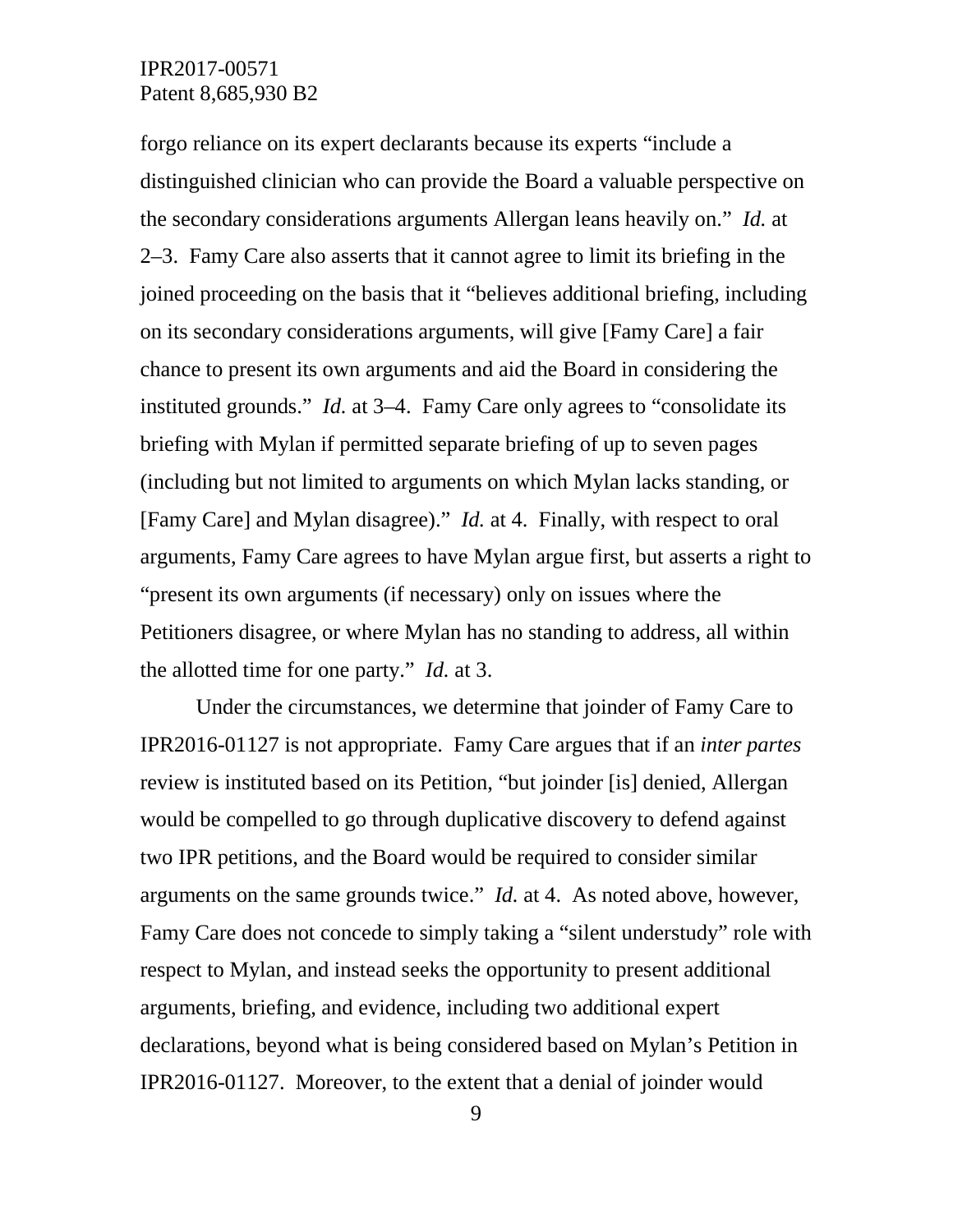result in duplicative proceedings for Allergan, we note that Allergan has opposed joinder in this instance. Accordingly, we determine that joinder under these conditions would not "secure the just, speedy, and inexpensive resolution" of the proceeding. 37 C.F.R. § 42.1(b). Thus, Famy Care's Motion for Joinder is denied.

Having determined that joinder is not appropriate, we now consider Famy Care's Petition on the merits.

#### *B. Claim Interpretation*

We interpret claims using the "broadest reasonable construction in light of the specification of the patent in which [they] appear[]." 37 C.F.R. § 42.100(b); *Cuozzo Speed Techs. LLC v. Lee,* 136 S. Ct. 2131, 2144–46 (2016). Under the broadest reasonable construction standard, claim terms are generally given their "ordinary and customary meaning," as would be understood by one of ordinary skill in the art at the time of the invention. *In re Translogic Tech., Inc*., 504 F.3d 1249, 1257 (Fed. Cir. 2007) (quoting *Phillips v. AWH Corp*, 415 F.3d 1303, 1312 (Fed. Cir. 2006)). "Absent claim language carrying a narrow meaning, the PTO should only limit the claim based on the specification . . . when [it] expressly disclaim[s] the broader definition." *In re Bigio*, 381 F.3d 1320, 1325 (Fed. Cir. 2004) (citation omitted). "Although an inventor is indeed free to define the specific terms used to describe his or her invention, this must be done with reasonable clarity, deliberateness, and precision." *In re Paulsen*, 30 F.3d 1475, 1480 (Fed. Cir. 1994).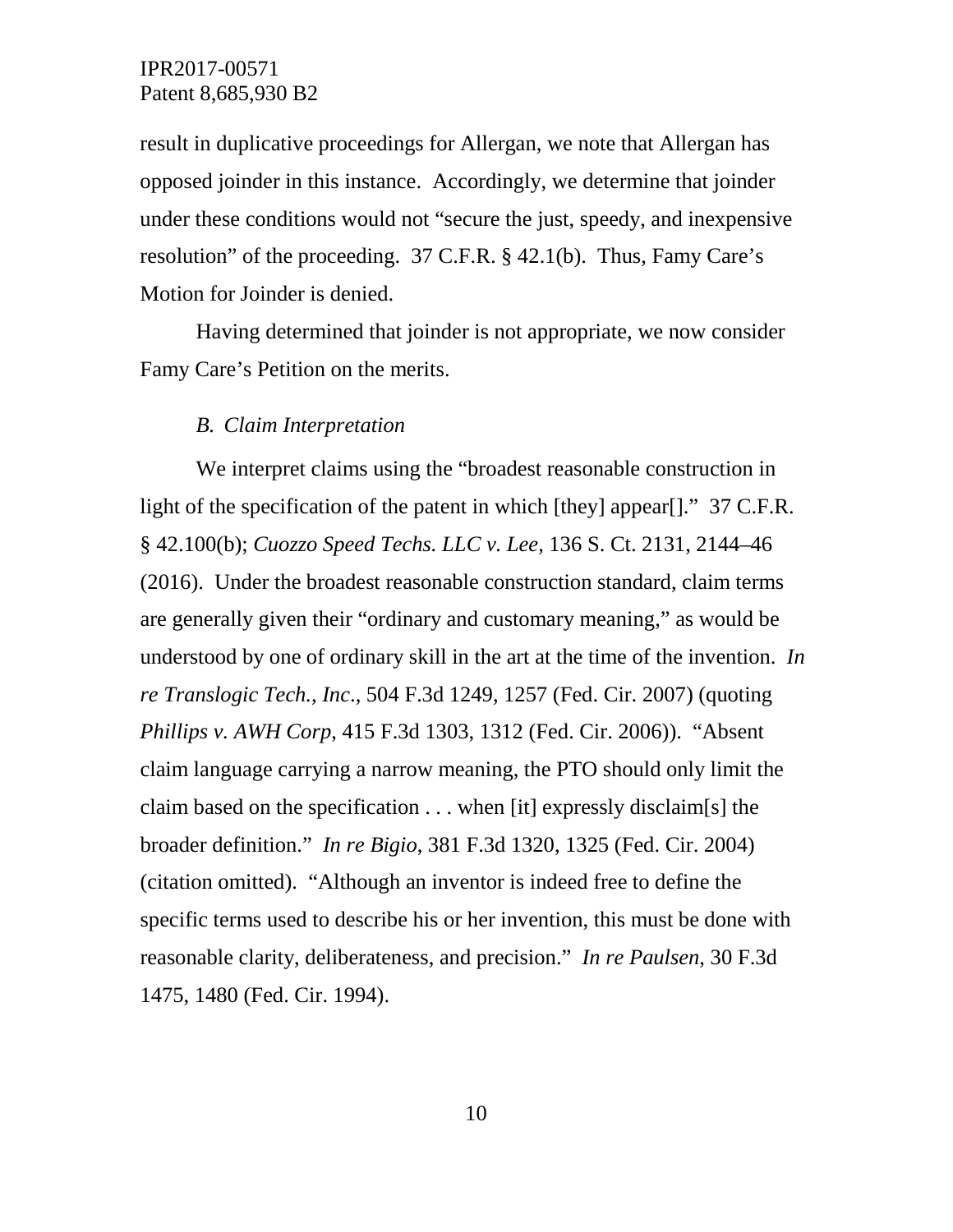### *1. "therapeutically effective"*

Claims 1–36 recite a composition for "therapeutically effective in treating keratoconjunctivitis sicca" or "therapeutically effective in increasing tear production in the eye of the human having keratoconjunctivitis sicca." Petitioner asserts that the plain meaning of the word "therapeutic" includes palliative as well as curative treatments. Thus, Petitioner contends that "an emulsion effective to increase tear production or reduce symptoms is therapeutically effective in treating dry eye disease/KCS." Pet. 14–17 (citing Ex. 1002 ¶¶ 75; Ex. 1003 ¶¶ 85–89).

At this stage of the proceeding, we are persuaded that Petitioner's arguments and evidence support the broadest reasonable interpretation in light of the specification, and find that "effective," "therapeutically effective," and similar terms encompass both palliative and curative treatments of dry eye disease/KCS.

#### *2. Remaining Claim Terms*

Petitioner proposes constructions for a number of additional claim terms. At this stage of the proceeding, we determine it is unnecessary to expressly construe any other claim terms for purposes of this Decision. *See Wellman, Inc. v. Eastman Chem. Co.*, 642 F.3d 1355, 1361 (Fed. Cir. 2011) ("[C]laim terms need only be construed 'to the extent necessary to resolve the controversy.'") (quoting *Vivid Techs., Inc. v. Am. Sci. & Eng'g, Inc*., 200 F.3d 795, 803 (Fed. Cir. 1999)).

# *C. Principles of Law*

An *inter partes* review may be instituted only if "the information presented in the [Petition and Preliminary Response, if filed,] shows that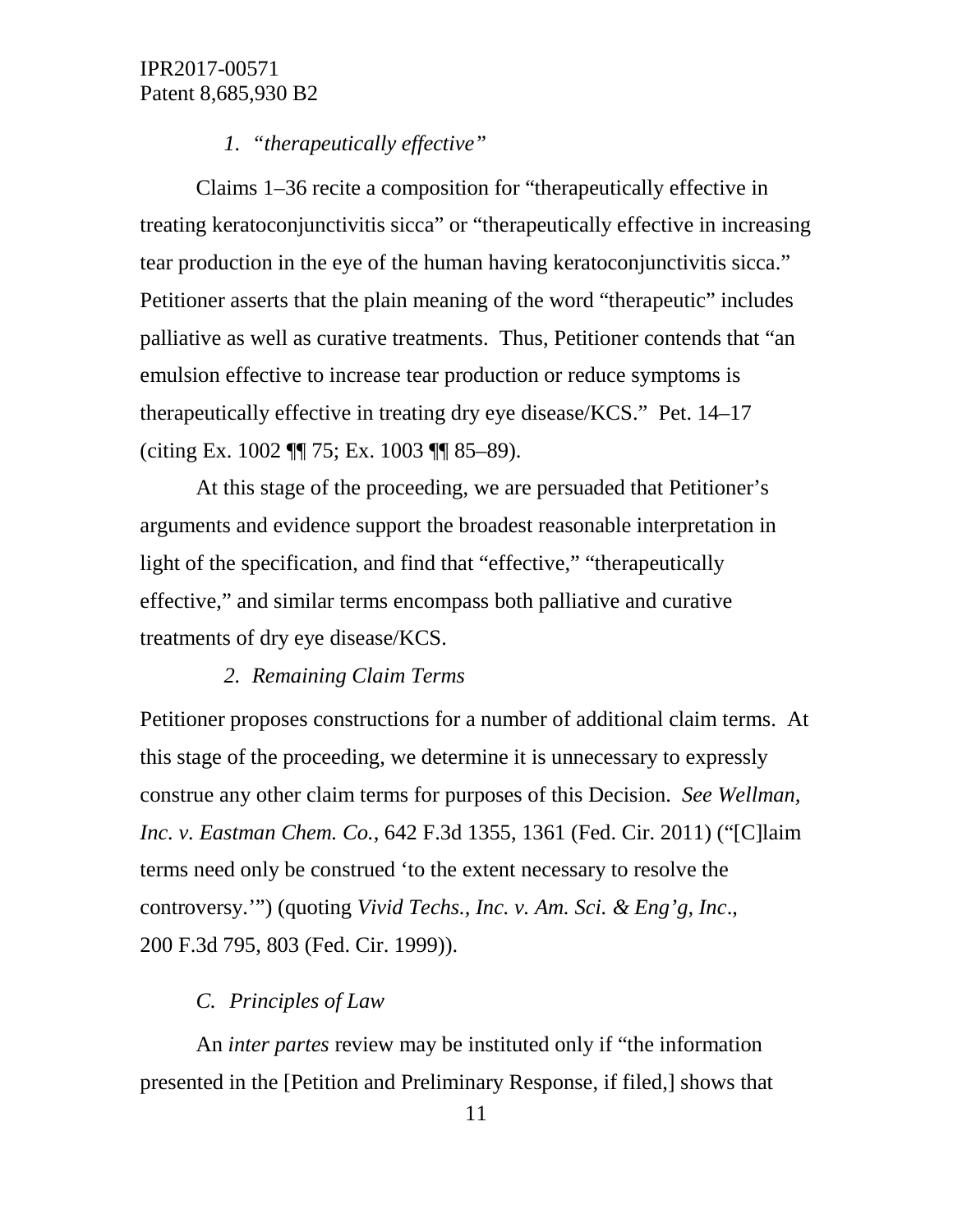there is a reasonable likelihood that the petitioner would prevail with respect to at least 1 of the claims challenged in the petition." 35 U.S.C. § 314(a). To prevail in its challenges to the patentability of the claims, a petitioner must establish facts supporting its challenges by a preponderance of the evidence. 35 U.S.C. § 316(e); 37 C.F.R. § 42.1(d).

We analyze the proposed grounds of unpatentability in accordance with the following stated principles.

#### *1. Law of Anticipation*

The Court of Appeals for the Federal Circuit summarized the analytical framework for determining whether prior art anticipates a claim as follows:

If the claimed invention was "described in a printed publication" either before the date of invention, 35 U.S.C. § 102(a), or more than one year before the U.S. patent application was filed, 35 U.S.C. § 102(b), then that prior art anticipates the patent. Although § 102 refers to "the invention" generally, the anticipation inquiry proceeds on a claim-by-claim basis. *See Hakim v. Cannon Avent Group, PLC*, 479 F.3d 1313, 1319 (Fed. Cir. 2007). To anticipate a claim, a single prior art reference must expressly or inherently disclose each claim limitation. *Celeritas Techs., Ltd. v. Rockwell Int'l Corp.*, 150 F.3d 1354, 1361 (Fed. Cir. 1998). But disclosure of each element is not quite enough—this court has long held that "[a]nticipation requires the presence in a single prior art disclosure of all elements of a claimed invention *arranged as in the claim*." *Connell v. Sears, Roebuck & Co.*, 722 F.2d 1542, 1548 (Fed. Cir. 1983) (citing *Soundscriber Corp. v. United States*, 175 Ct. Cl. 644, 360 F.2d 954, 960 (1966) (emphasis added)).

*Finisar Corp. v. DirecTV Grp., Inc.*, 523 F.3d 1323, 1334–35 (Fed. Cir.

2008). We must analyze prior art references as a skilled artisan would. *See* 

*Scripps Clinic & Research Found. v. Genentech, Inc.*, 927 F.2d 1565, 1576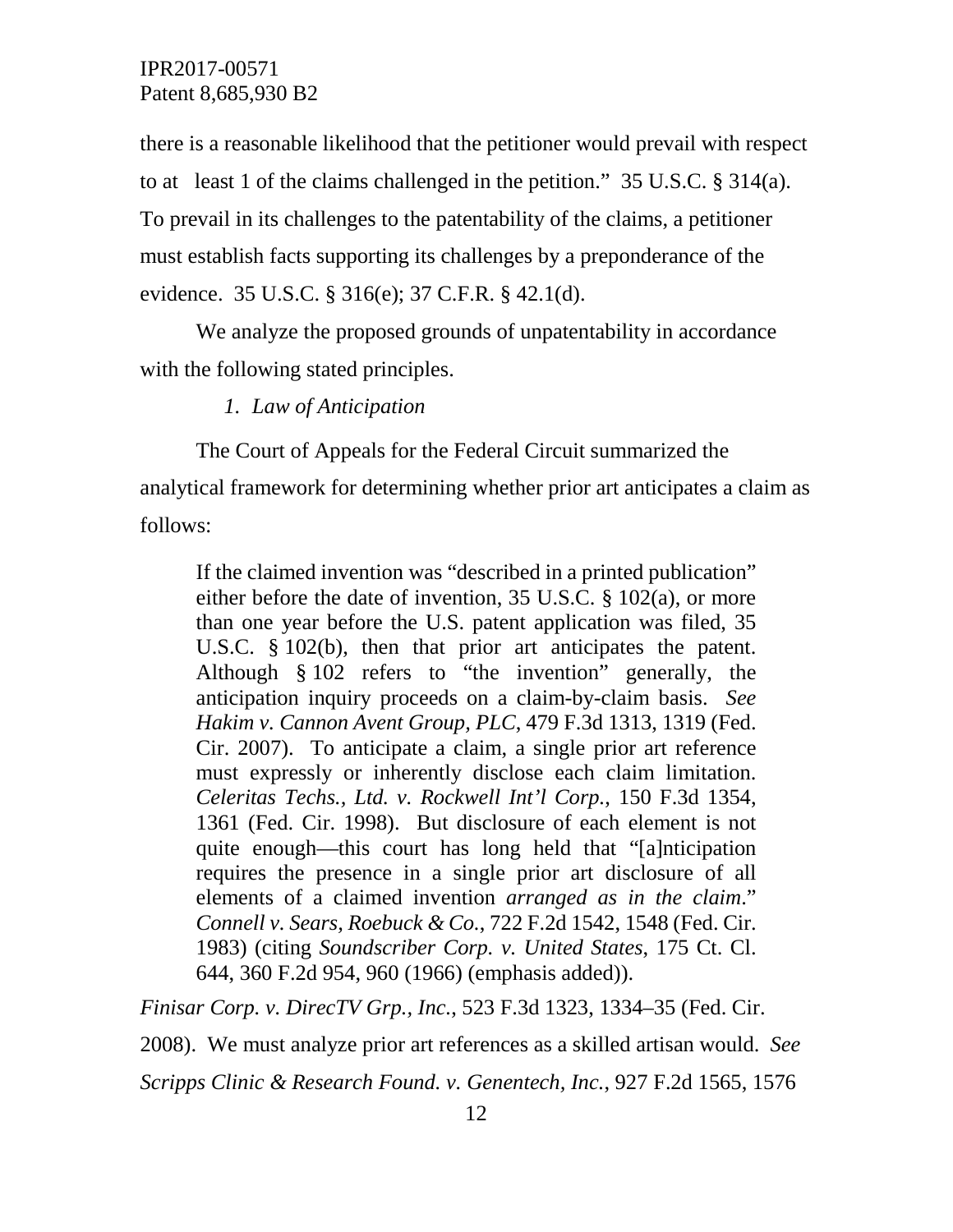(Fed. Cir. 1991) (To anticipate, "[t]here must be no difference between the claimed invention and the reference disclosure, as viewed by a person of ordinary skill in the field of the invention.").

When a patent claims a range, that range is anticipated by a prior art reference if the reference discloses a point within the broader range. *Titanium Metals Corp. v. Banner*, 778 F.2d 775, 782 (Fed. Cir. 1985). If the prior art discloses its own range, rather than a specific point, then the prior art is anticipatory insofar as it describes the claimed range with sufficient specificity. *See ClearValue, Inc. v. Pearl River Polymers, Inc.*, 668 F.3d 1340, 1345 (Fed. Cir. 2012); *Atofina v. Great Lakes Chem. Corp.*, 441 F.3d 991, 999 (Fed. Cir. 2006).

#### *2. Law of Obviousness*

A patent may not be obtained if the differences between the subject matter sought to be patented and the prior art are such that the subject matter as a whole would have been obvious at the time the invention was made to a person having ordinary skill in the art to which the subject matter pertains. 35 U.S.C. § 103(a). The legal question of obviousness is resolved on the basis of underlying factual determinations, including: (1) the scope and content of the prior art; (2) any differences between the claimed subject matter and the prior art; (3) the level of skill in the art; and (4) objective evidence of nonobviousness, i.e., secondary considerations. *See Graham v. John Deere Co.*, 383 U.S. 1, 17–18 (1966).

In *KSR International Co. v. Teleflex Inc.*, the Supreme Court stated that an invention may be found obvious if trying a course of conduct would have been obvious to a person having ordinary skill: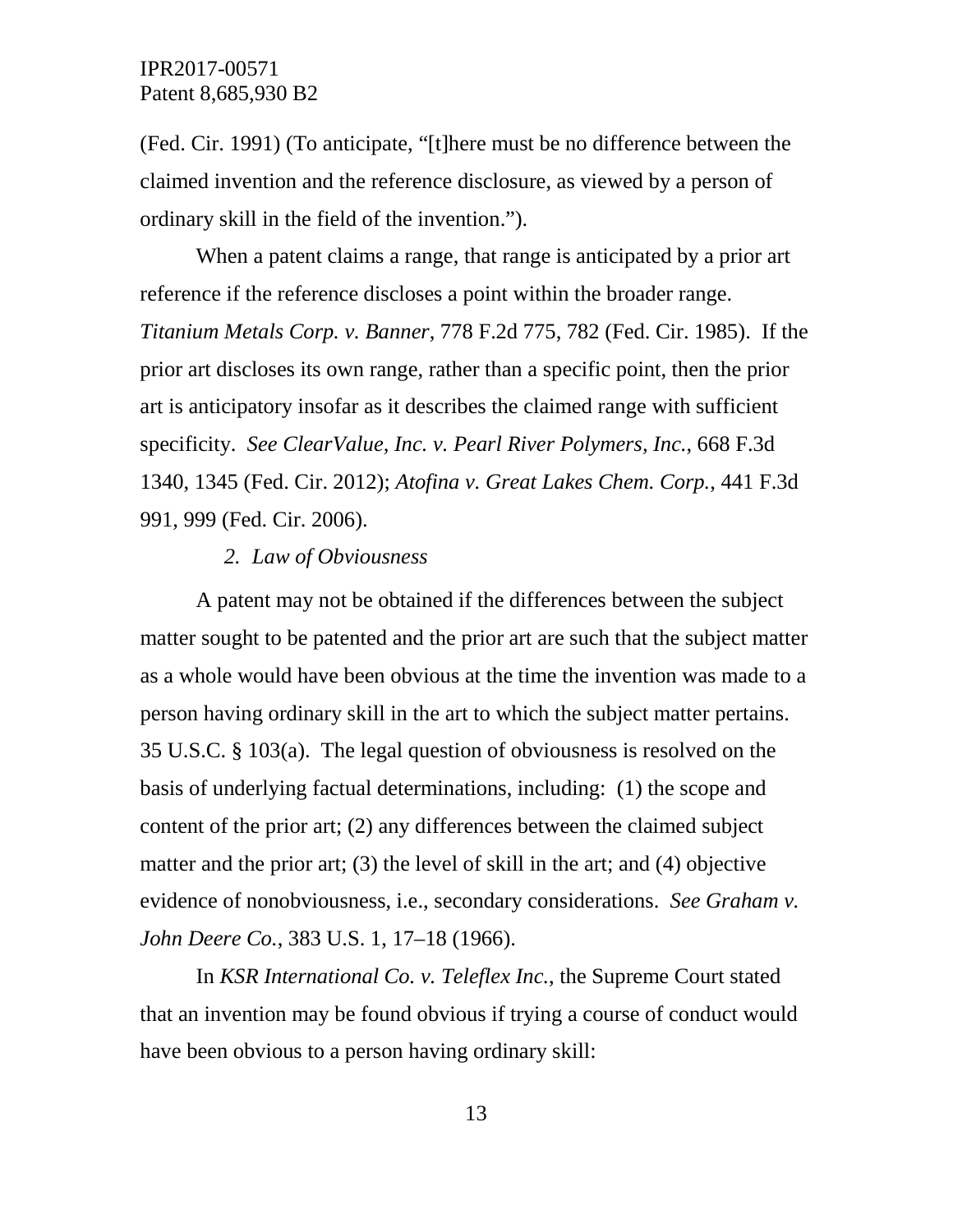When there is a design need or market pressure to solve a problem and there are a finite number of identified, predictable solutions, a person of ordinary skill has good reason to pursue the known options within his or her technical grasp. If this leads to the anticipated success, it is likely the product not of innovation but of ordinary skill and common sense. In that instance the fact that a combination was obvious to try might show that it was obvious under § 103.

550 U.S. 398, 421 (2007). "*KSR* affirmed the logical inverse of this statement by stating that § 103 bars patentability unless 'the improvement is more than the predictable use of prior art elements according to their established functions.'" *In re Kubin*, 561 F.3d 1351, 1359−1360 (Fed. Cir. 2009) (citing *KSR*, 550 U.S. at 417).

The factual inquiries for an obviousness determination also include secondary considerations based on evaluation and crediting of objective evidence of nonobviousness. *Graham v. John Deere Co*., 383 U.S. at 17−18. Notwithstanding what the teachings of the prior art would have suggested to one with ordinary skill in the art at the time of the invention, the totality of the evidence submitted, including objective evidence of nonobviousness, may lead to a conclusion that the claimed invention would not have been obvious to one with ordinary skill in the art*. In re Piasecki*, 745 F.2d 1468, 1471–72 (Fed. Cir. 1984).

Such a conclusion, however, requires the finding of a nexus to establish that the evidence relied upon traces its basis to something novel in the claim and not to something in the prior art. *Institut Pasteur & Universite Pierre et Marie Curie v. Focarino*, 738 F.3d 1337, 1347 (Fed. Cir. 2013). Generally, objective evidence of nonobviousness must be shown to have a nexus. *In re GPAC Inc*., 57 F.3d 1573, 1580 (Fed. Cir. 1995) (nexus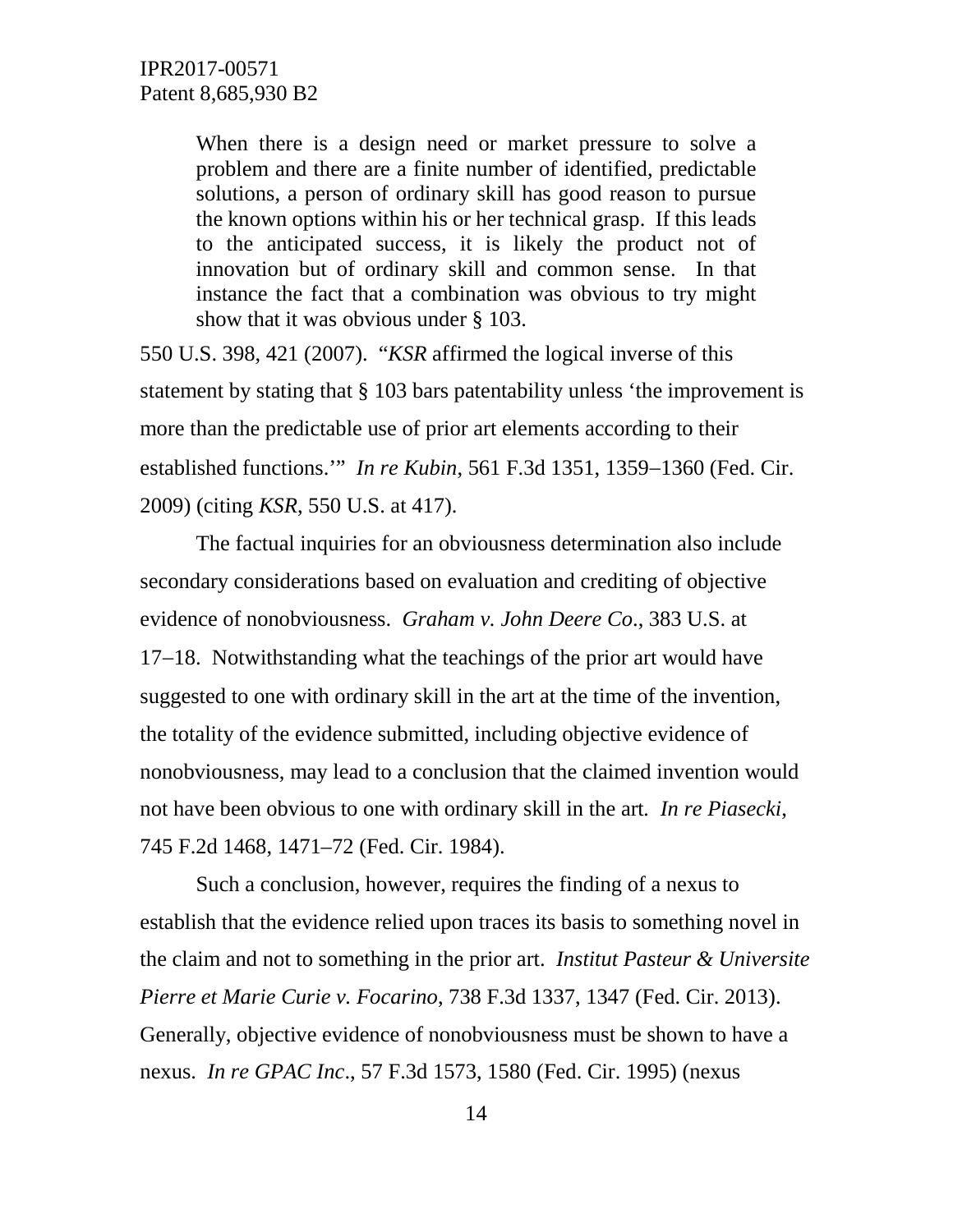generally); *In re Kao*, 639 F.3d 1057, 1069 (Fed. Cir. 2011) (unexpected results); *In re Huang*, 100 F.3d 135, 140 (Fed. Cir. 1996) (commercial success); *Rambus Inc. v. Rea*, 731 F.3d 1248, 1256 (Fed. Cir. 2013) (longfelt need).

Objective evidence of nonobviousness also must be reasonably commensurate in scope with the claim. *Kao*, 639 F.3d at 1068. This does not mean that the proffered evidence must reach every embodiment within the scope of the claim, so long as there is an "adequate basis to support the conclusion that other embodiments falling within the claim will behave in the same manner." *Id.*

# *D. Content of the Prior Art*

Petitioner relies upon the following prior art in its challenges.

*1. Ding '979 (Ex. 1006)* 

Ding '979, assigned to Patent Owner, relates to ophthalmic emulsions including cyclosporin, castor oil, and polysorbate 80 that have a high comfort level and low irritation potential. Ex. 1006, cover, 1:4–9. Ding '979 explains that cyclosporins have "known immunosuppressant activity" and have been found "effective in treating immune medicated keratoconjunctivitis sicca (KCS or dry eye disease) in a patient suffering therefrom." *Id.* at 1:10–16. Although the solubility of cyclosporins in water is extremely low, cyclosporins have some solubility in oily preparations containing higher fatty acid glycerides such as castor oil. *Id.* at 1:40–41, 2:39–42. Ding '979 notes, however, that formulations with a high concentration of oils have several drawbacks, including exacerbation of the symptoms of dry eyes and low thermodynamic activity of cyclosporin,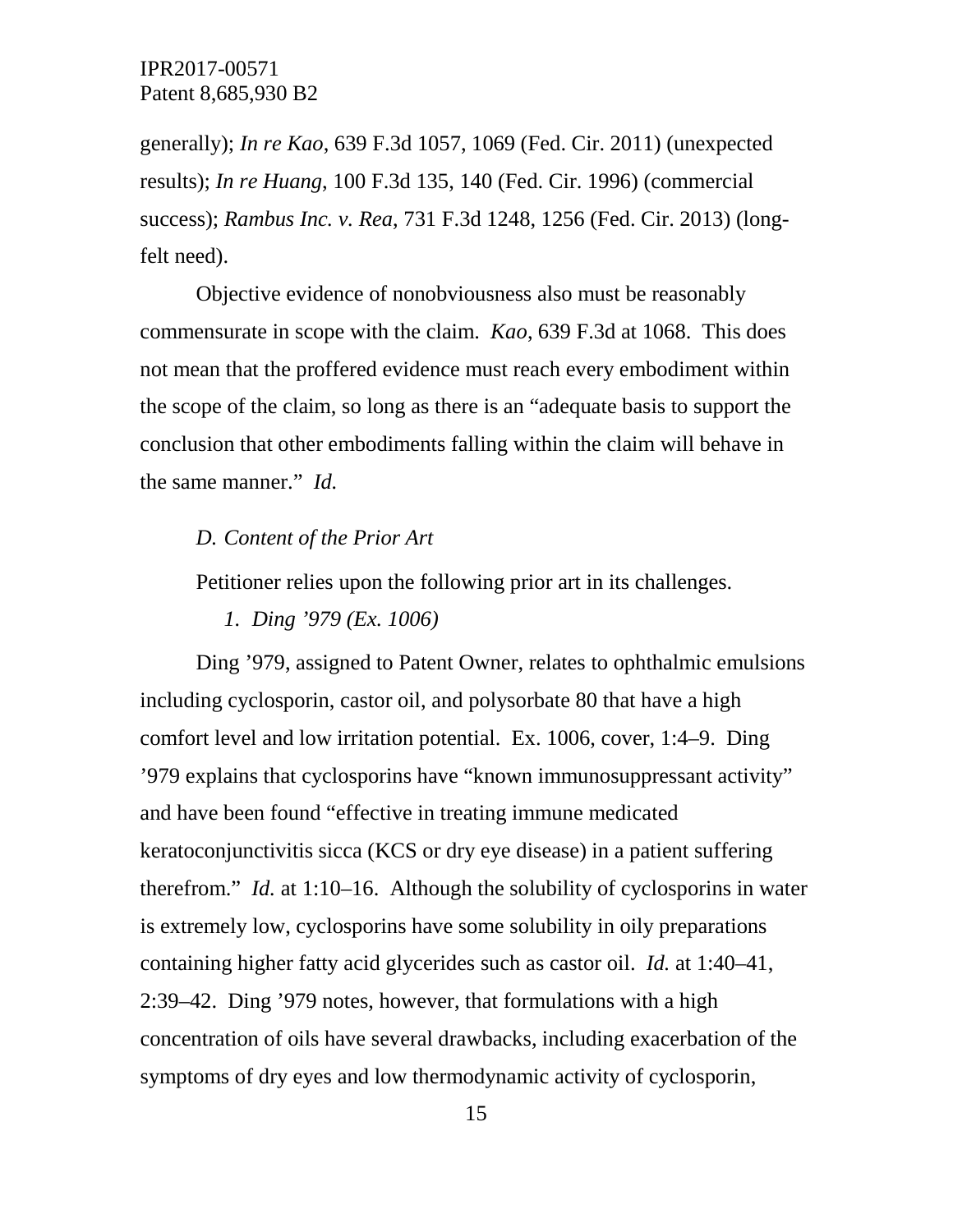which leads to poorer drug bioavailability. *Id.* at 2:42–57. Accordingly, Ding '979 "is directed to an emulsion system which utilizes higher fatty acid glycerides but in combination with polysorbate 80 which results in an emulsion with a high comfort level and low irritation potential suitable for delivery of medications to sensitive areas such as ocular tissues." *Id.* at  $2:65 - 3:3$ .

Ding '979 discloses that the preferable weight ratio of CsA to castor oil is below 0.16, and more preferably between 0.12 and 0.02. *Id.* at 3:15– 20. Specifically, Ding '979 discloses several compositions as Example 1, shown below:

|                | Example 1   |             |             |             |             |  |
|----------------|-------------|-------------|-------------|-------------|-------------|--|
|                | A           | в           | C           | D           | Е           |  |
| Cyclosporin A  | 0.40%       | 0.20%       | 0.20%       | 0.10%       | 0.05%       |  |
| Castor oil     | 5.00%       | 5.00%       | 2.50%       | 1.25%       | 0.625%      |  |
| Polysorbate 80 | 1.00%       | 1.00%       | 1.00%       | 1.00%       | $1.00\%$    |  |
| Pemulen ®      | 0.05%       | 0.05%       | 0.05%       | 0.05%       | 0.05%       |  |
| Glycerine      | 2.20%       | 2.20%       | 2.20%       | 2.20%       | 2.20%       |  |
| <b>NaOH</b>    | qs          | qs          | qs          | qs          | qs          |  |
| Purified water | qs          | qs          | qs          | qs          | qs          |  |
| pН             | $7.2 - 7.6$ | $7.2 - 7.6$ | $7.2 - 7.6$ | $7.2 - 7.6$ | $7.2 - 7.6$ |  |

Ex. 1006, 4:32–43. Example 1 identifies compositions A through E, which contain varying amounts of CsA, castor oil, polysorbate 80, Pemulen® (an acrylate/C10-30 alkyl acrylate cross-polymer) (*id.* at 4:1–5), glycerine, sodium hydroxide, and purified water at a pH range of 7.2–7.6. *Id.* at 4:32– 43. According to Ding '979, the formulations of Example 1 was "made for treatment of keratoconjunctivitis sicca (dry eye) syndrome." *Id.* at 5:10–12.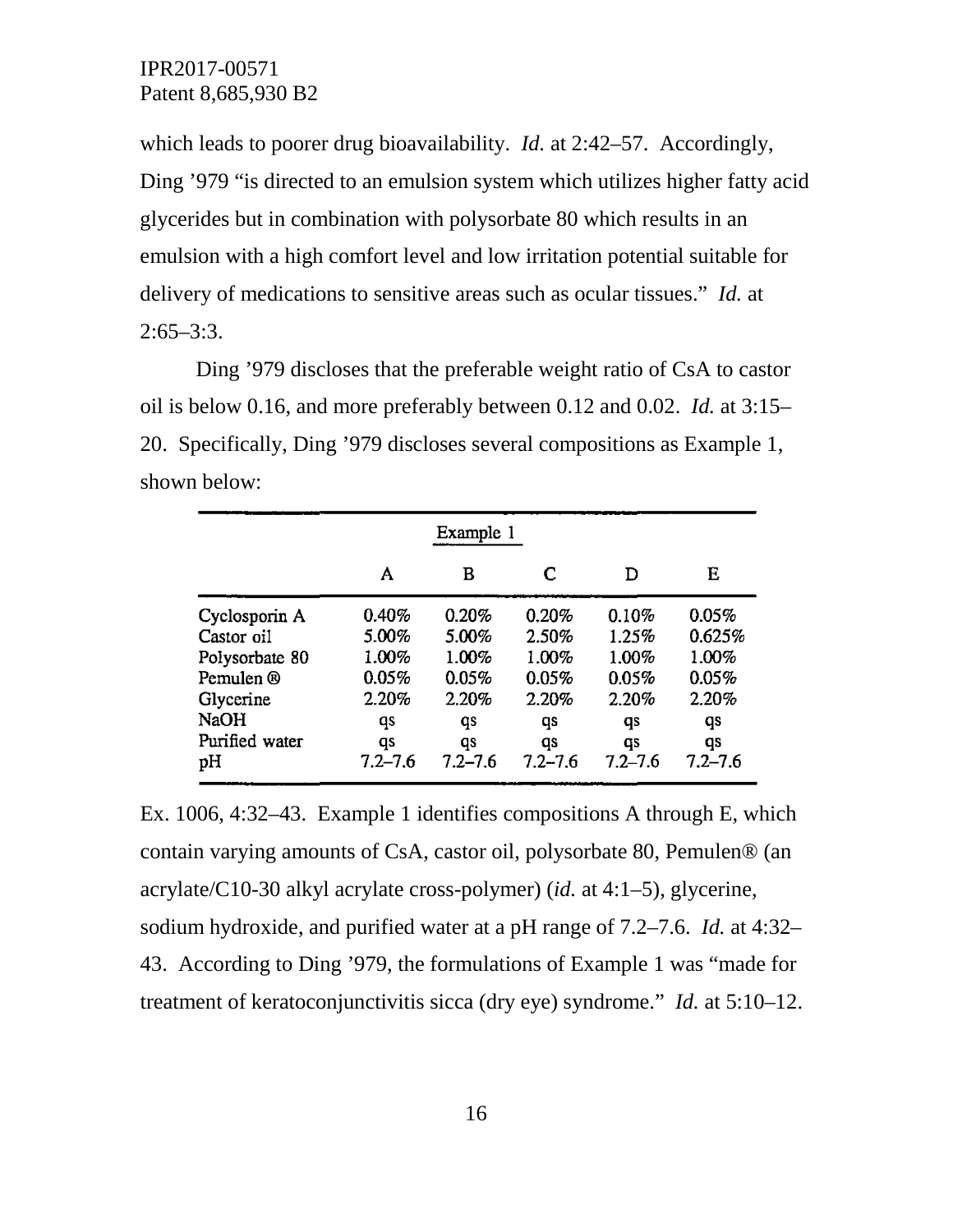#### *2. Sall (Ex. 1007)*

Sall describes the results of two identical clinical trials—supported by a grant from Patent Owner—in which patients were treated twice daily with either CsA 0.05% or 0.1% ophthalmic emulsions or vehicle for six months. Ex. 1007, Abstract, 631. The study sought to compare the efficacy and safety of CsA 0.05% and 0.1% to vehicle in patients with moderate to severe dry eye disease. *Id.* Sall found that "topical treatment with either CsA 0.05% or 0.1% resulted in significantly greater improvements than vehicle treatment in two objective signs of dry eye disease." *Id.* at 637. Sall also found that treatment with CsA 0.05% resulted in significantly greater improvements in several subjective parameters. *Id.* Sall also found that trough blood concentrations of CsA were undetectable in all samples of CsA 0.05%, whereas CsA was quantifiable in only six samples for six different patients in the CsA 0.1% group. *Id.*

Sall discloses that "[b]oth the CsA emulsions and vehicle were sterile, nonpreserved castor oil in water emulsions whose precise formulation is proprietary." *Id.* at 632.

Sall notes that the only treatments available for dry eye disease are palliative in nature. *Id.* at 638. In light of the results of the study, Sall states that it "represents the first therapeutic treatment specifically for dry eye disease and a significant breakthrough in the management of this common and frustrating condition." *Id.*

### *3. Acheampong (Ex. 1008)*

Acheampong describes a study by Patent Owner as part of its evaluation of the clinical efficacy of 0.05%–0.4% cyclosporin emulsion for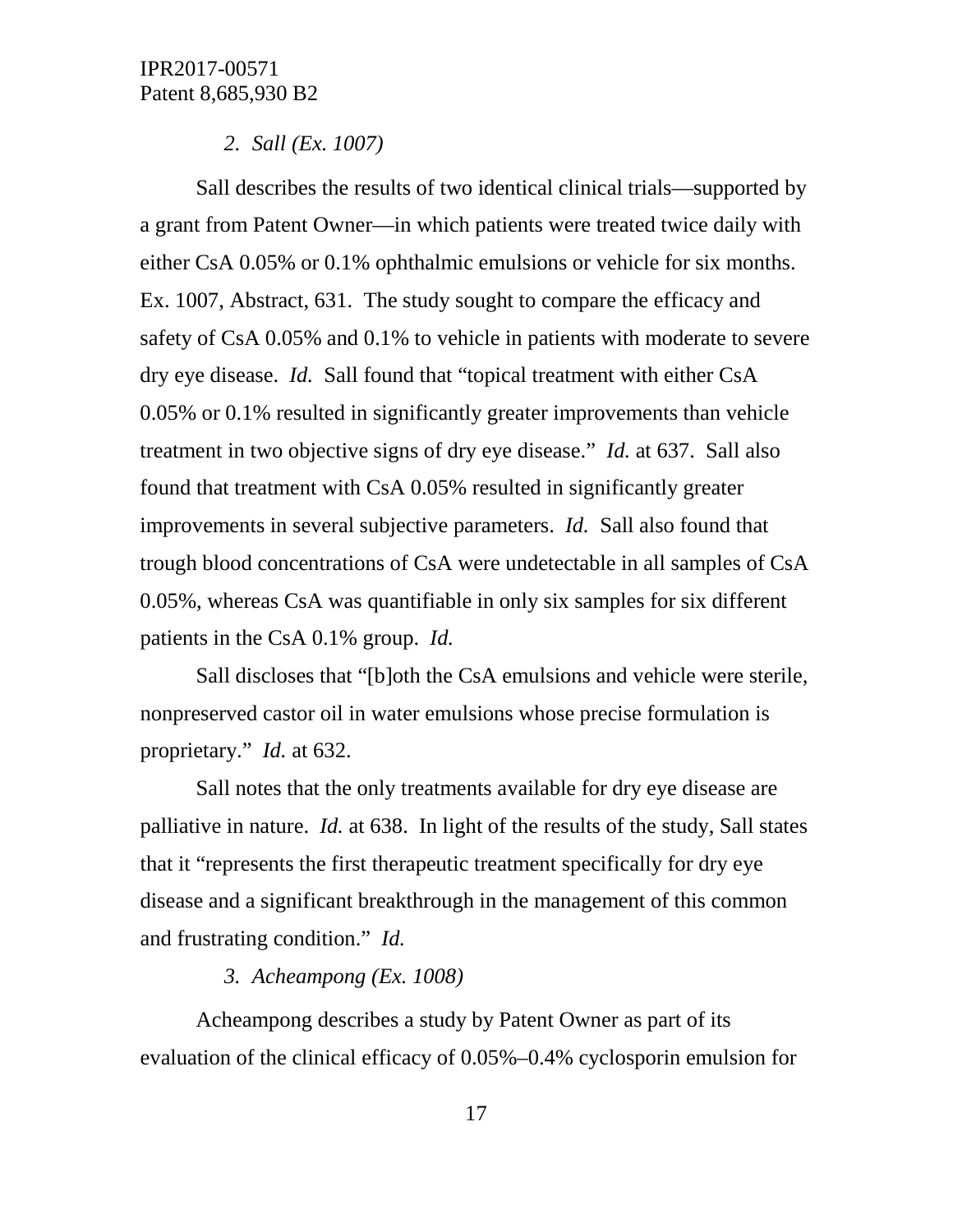the treatment of immuno-inflammatory eye diseases such as dry eye syndrome. Ex. 1008, 1001. Acheampong describes the results of its research to determine the ocular tissue distribution of cyclosporin in rabbits and dogs and to compare tissue concentrations in rabbits, dogs, and humans after topical administration. *Id.*

In the study of humans, the subjects with dry eye disease received an eyedrop of vehicle or 0.05%, 0.1%, 0.2%, or 0.4% cyclosporin emulsions twice daily for 12 weeks. *Id.* at 1002. Blood samples were collected from all subjects at morning troughs after 1, 4, and 12 weeks of dosing and from certain subjects at 1, 2, and 4 hours after the last dose at week 12. *Id.* Acheampong found that the human blood cyclosporin A concentrations were less than 0.2 ng/ml for each emulsion, which is lower than the 20−100 ng/ml blood trough concentration used for monitoring the safety of patients receiving systemic cyclosporin therapy. *Id.* at 6.

# *E. Asserted Grounds of Unpatentability*

### *1. Anticipation of Claim 1*−*36 Over Ding '979*

Petitioner contends that claims 1−36 of the '930 patent are anticipated by Ding '979. Pet. 18−34. In support of its assertion that Ding '979 teaches each element of the challenged claims, Petitioner sets forth the teachings of Ding '979 discussed above and provides a detailed claim chart explaining how each claim limitation is disclosed in Ding '979. *Id.*

We recognize that Ding '979 does not disclose the specific composition of the challenged claims having 0.05% by weight CsA, 1.25% by weight castor oil, polysorbate 80, and an acrylate/C10-30 alkyl acrylate polymer. However, Ding '979 discloses five specific compositions having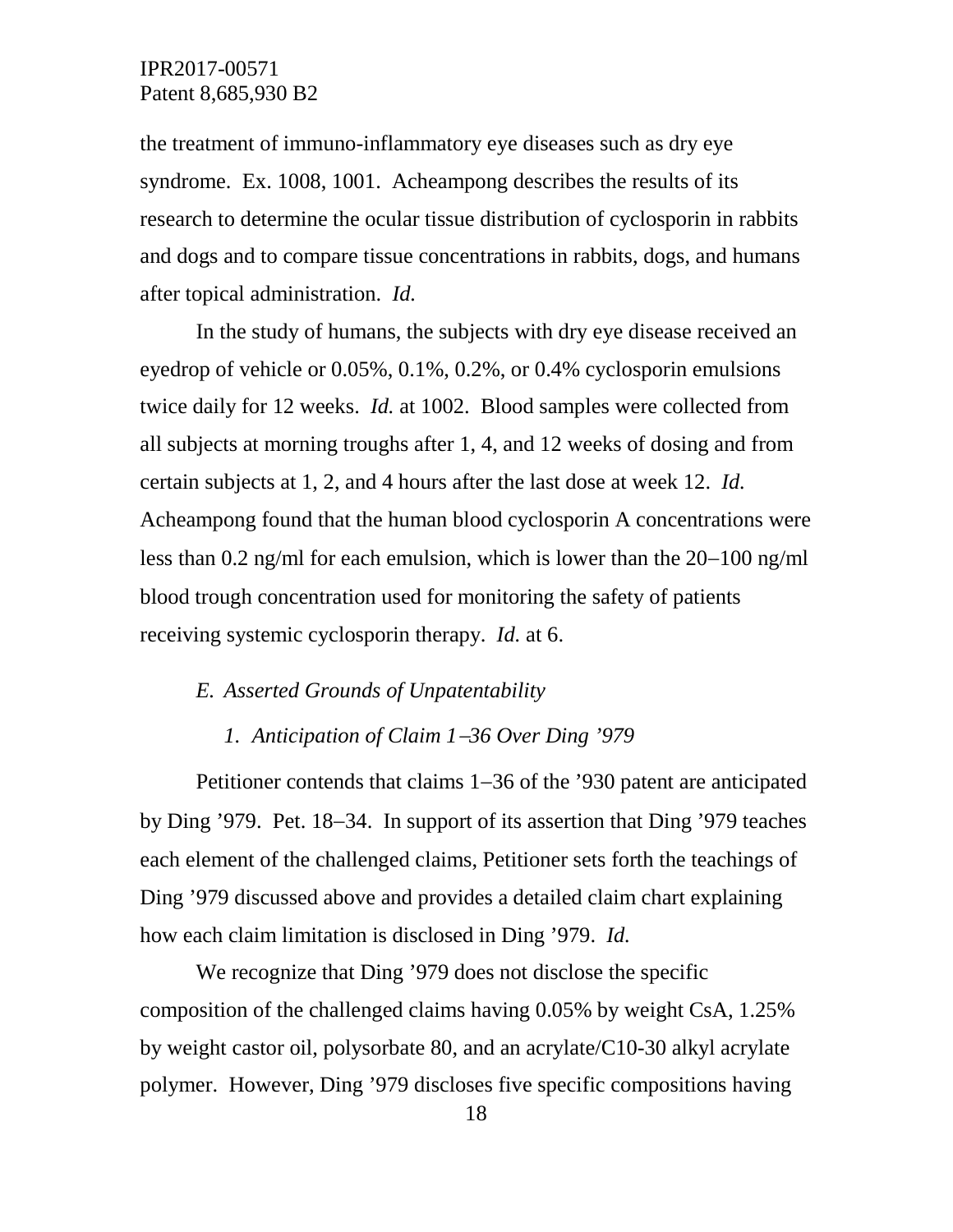the following CsA/castor oil ratios: 0.40%/5.00% (Sample A),

0.20%/5.00% (Sample B), 0.20%/2.50% (Sample C), 0.10%/1.25% (Sample D), and 0.05%/0.625% (Sample E). Ex. 1006, 4:30−45. With respect to the CsA and castor oil elements, Petitioner points out that Example 1E of Ding '979 specifically uses 0.05% CsA and that Example 1D specifically uses 1.25% castor oil. Pet. 26 (citing Ex. 1006, 4:33–43). Additionally, Ding '979 discloses that the weight ratio of CsA to castor oil is below 0.16 and preferably between 0.12 and 0.02. Ex. 1006, 3:15−20. A composition containing 0.05% cyclosporin/1.25% castor oil yields a weight ratio of cyclosporin to castor oil of 0.04, which falls within the range disclosed in Ding '979.

The primary issue presented is whether one skilled in the art would "at once envisage" the claimed composition based on the ratio range and examples disclosed in Ding '979. *See Kennametal, Inc. v. Ingersoll Cutting Tool Co.*, 780 F.3d 1376, 1381 (Fed. Cir. 2015) ("[A] reference can anticipate a claim even if it 'd[oes] not expressly spell out' all the limitations arranged or combined as in the claim, if a person of skill in the art, reading the reference, would 'at once envisage' the claimed arrangement or combination." (quoting *In re Petering*, 49 CCPA 993, 301 F.2d 676, 681 (1962))). Here, based on the current record, Petitioner has demonstrated a reasonable likelihood of showing that the skilled artisan would have at once envisaged a combination that includes about 0.05% CsA and about 1.25% castor oil based on Ding '979. Furthermore, on the present record, there is insufficient evidence demonstrating the criticality of the claimed amounts or any difference in the claimed emulsion where CsA and castor oil are present across the range disclosed in the prior art. *See ClearValue, Inc. v. Pearl*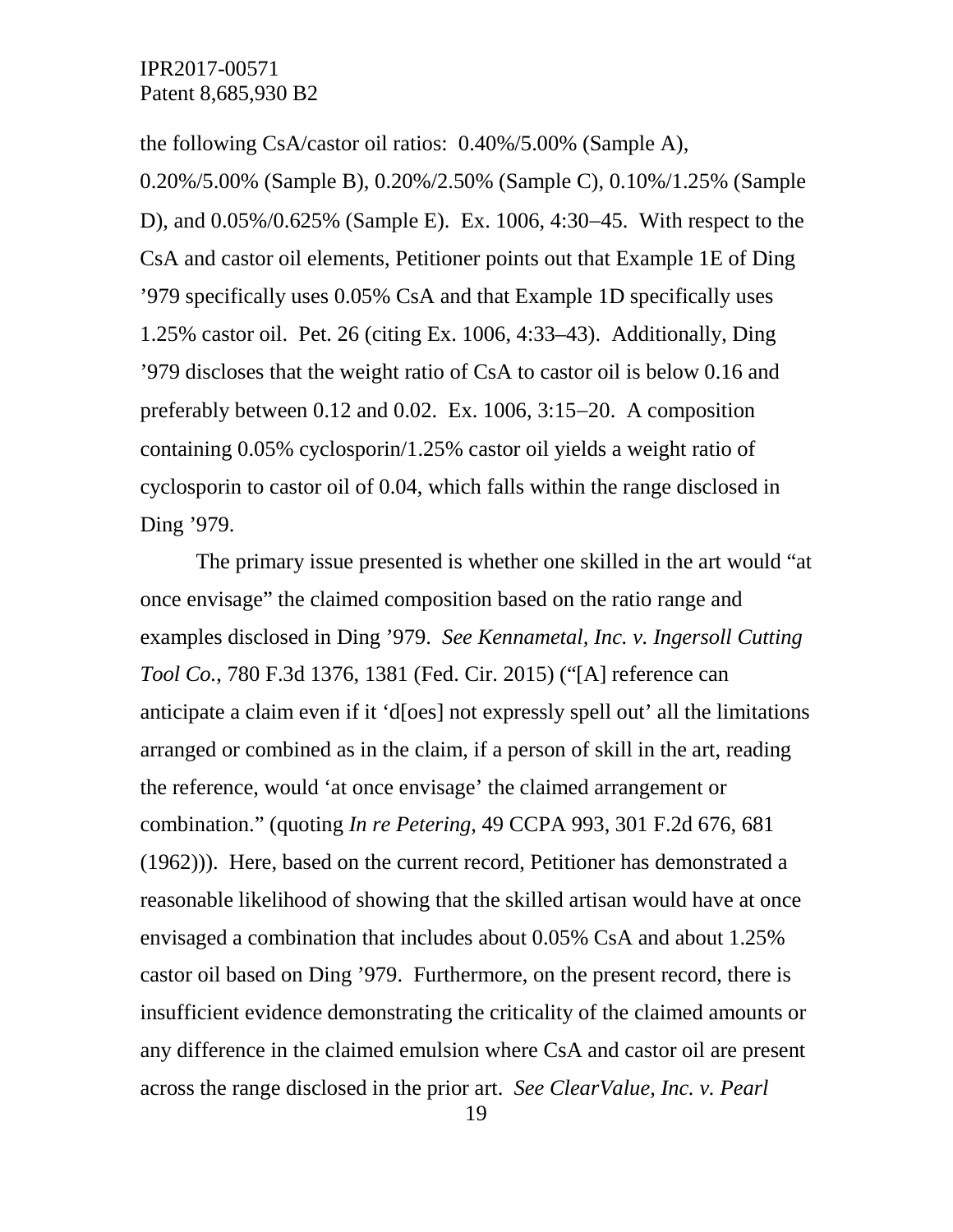*River Polymers, Inc.*, 668 F.3d 1340, 1345 (Fed. Cir. 2012) (explaining the importance of establishing the criticality of a claimed range to the claimed invention in order to avoid anticipation by a prior art reference disclosing a broader range); *see also Ineos USA LLC v. Berry Plastics Corp*., 783 F.3d 865, 870 (Fed. Cir. 2015) (finding that patentee failed to establish that certain properties would differ if range from prior art patent was substituted for range of limitation); *OSRAM Sylvania, Inc. v. Am. Induction Techs., Inc*., 701 F.3d 698, 705−06 (Fed. Cir. 2012) (emphasizing that "how one of ordinary skill in the art would understand the relative size of a genus or species in a particular technology is of critical importance").

Accordingly, on the current record, we determine that there is a reasonable likelihood that Petitioner would prevail in demonstrating the unpatentability of claims 1−36 as anticipated by Ding '979

*2. Obviousness of Claims 1–36 over the Combination of Ding '979 and Sall*

Petitioner contends that claims 1–36 are rendered obvious by the combined teachings of Ding '979 and Sall. Pet. 34–44. The issue before us is whether it would have been obvious to use the particular concentrations of 0.05% CsA and 1.25% castor oil recited in the challenged claims. *Id.* at 38– 42.

As noted above, Ding '979 specifically identifies examples that include 0.05% CsA and 1.25% castor oil, albeit not as part of the same composition. Ex. 1006, 4:32–43. Petitioner contends, however, Sall "provides a strong rationale to deliver the 0.05% CsA and 1.25% castor oil emulsion to increase tear production and treat dry eye/KCS." Pet. 36.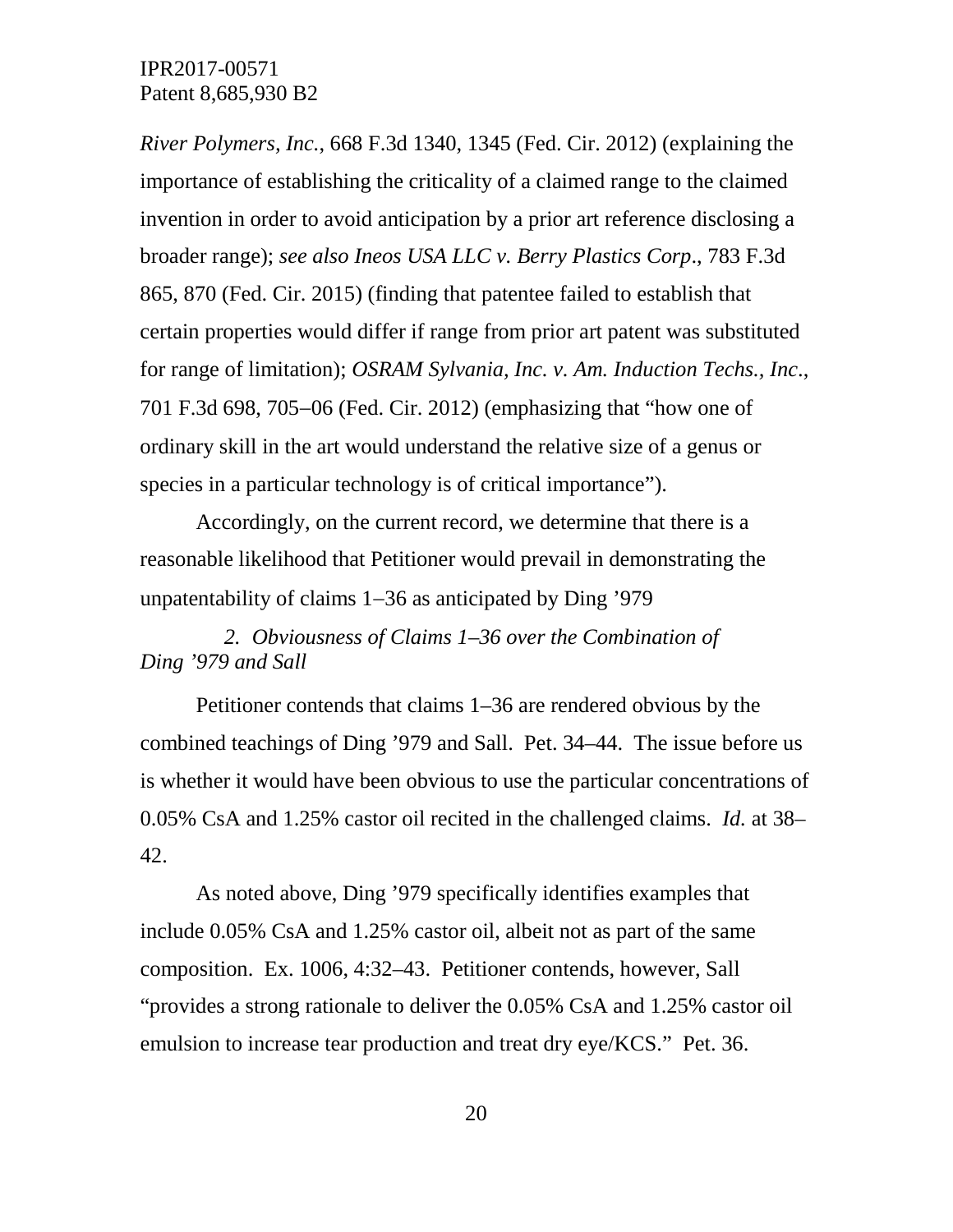Upon consideration of the arguments set forth in the Petition, we conclude that Petitioner has shown a reasonable likelihood that a skilled artisan would have found it obvious to make the castor oil concentration in the emulsion to reach the claimed amount of 1.25% by balancing the need to minimize any undesirable effects associated with castor oil used at an excessive concentration with the desire to take advantage of the "substantial palliative benefits" of castor oil for the treatment of dry eye. Pet. 36; Ex. 1007, 1. *See In re Peterson*, 315 F.3d 1325, 1330 (Fed. Cir. 2003) ("The normal desire of scientists or artisans to improve upon what is already generally known provides the motivation to determine where in a disclosed set of percentage ranges is the optimum combination of percentages."); *In re Boesch*, 617 F.2d 272, 276 (CCPA 1980) ("[D]iscovery of an optimum value of a result effective variable in a known process is ordinarily within the skill of the art." (citations omitted)).

Thus, based on the arguments presented and evidence of record, we determine that Petitioner has demonstrated a reasonable likelihood that it will prevail in showing that claims 1–36 are obvious over the teachings of Ding '979 and Sall.

*3. Obviousness of Claims 11, 23, and 35 Based on Ding '979, Sall, and Acheampong*

Petitioner asserts that claims 11, 23, and 35 are unpatentable as obvious over Ding '979, Sall, and Acheampong. Pet. 44–46. We incorporate here our findings and discussion above regarding the teachings of Ding '979 and Sall.

Claims 11, 23, and 35 depend directly from claims 1, 13, and 25 and further recite as follows: "wherein, when the topical ophthalmic emulsion is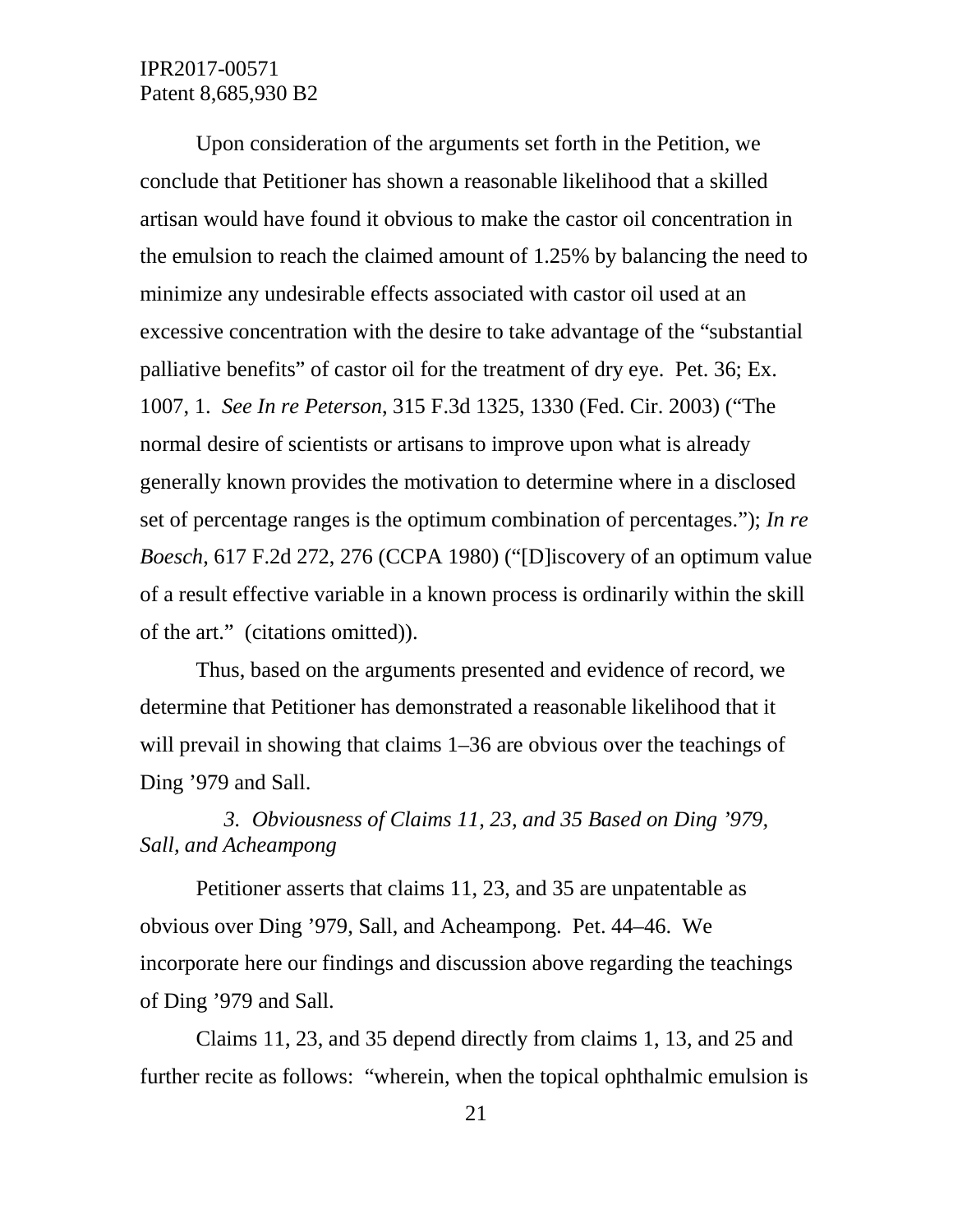administered to an eye of a human in an effective amount in treating [dry eye], the blood of the human has substantially no detectable concentration of cyclosporin A." Petitioner asserts that Acheampong teaches that an emulsion with 0.05% CsA resulted in no detectable CsA in the blood "at peak and trough levels." Pet. 45 (citing Ex. 1008, Table 1). Petitioner further asserts that "Acheampong and Sall together give the ordinarilyskilled artisan a reasonable expectation that administering a 0.05% CsA/1.25% castor oil emulsion yields 'substantially no detectable concentration of cyclosporin A' in the blood." *Id.* (citing Ex. 1002 ¶¶ 251– 52; Ex. 1003, ¶¶ 152–54).

Based on the arguments presented and evidence of record, we determine that Petitioner has demonstrated a reasonable likelihood that claims 11, 23, and 35 are obvious over the teachings of Ding '979, Sall, and Acheampong.

#### III. CONCLUSION

We conclude that Petitioner has established a reasonable likelihood of prevailing on its assertions that claims 1–36 of the '930 patent are unpatentable as anticipated and/or obvious.

At this stage of the proceeding, the Board has not made a final determination as to the patentability of any challenged claim or the construction of any claim term. Thus, our view with regard to any conclusion reached in the foregoing could change upon consideration of Patent Owner's response and upon completion of the current record.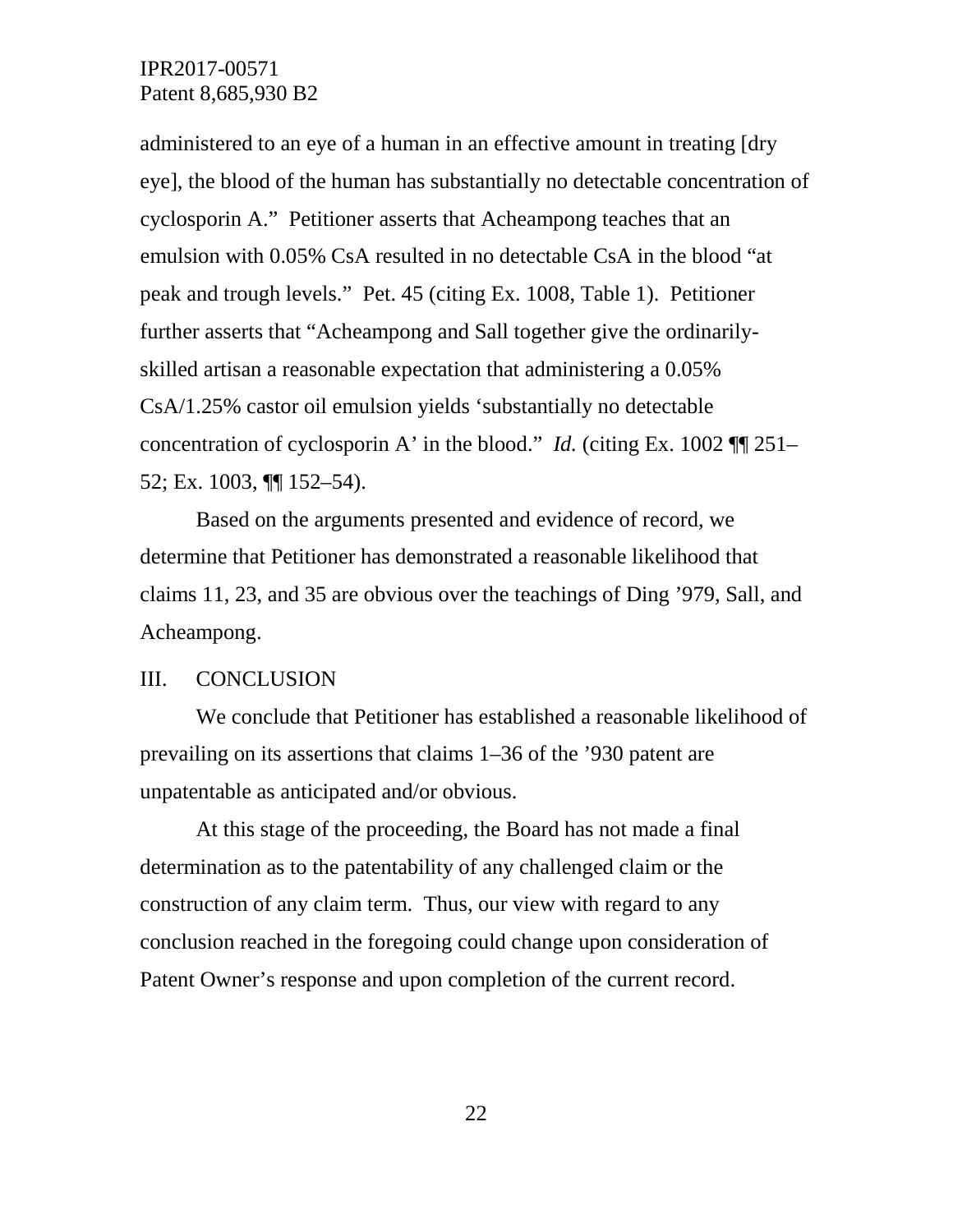# IV. ORDER

For the reasons given, it is

ORDERED that the Petition is granted with regard to the following asserted grounds:

- A. Claims 1−36 of the '930 patent under 35 U.S.C. § 102 as anticipated by Ding '979;
- B. Claims 1−36 of the '930 patent under 35 U.S.C. § 103(a) as obvious over the combination of Ding '979 and Sall; and
- C. Claims 11, 23, and 35 of the '930 patent under 35 U.S.C. § 103(a) as obvious over the combination of Ding '979, Sall, and Acheampong.

FURTHER ORDERED that pursuant to 35 U.S.C. § 314(c) and

37 C.F.R. § 42.4, notice is hereby given of the institution of a trial commencing on the entry date of this decision; and

FURTHER ORDERED that Famy Care's Motion for Joinder with IPR2016-01127 is *denied*.